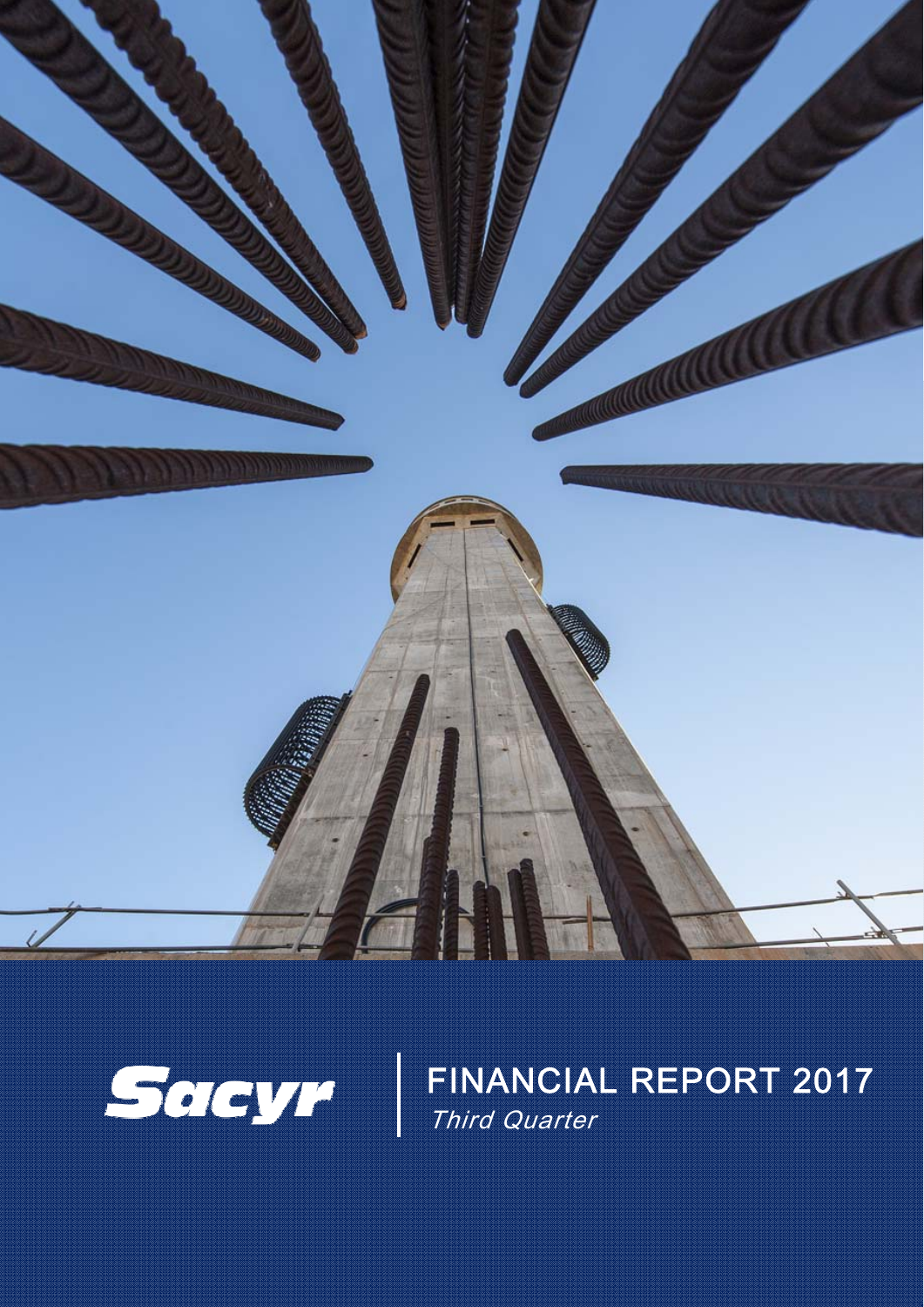

| I.   | HIGHLIGHTS FOR THE FIRST NINE MONTHS | $\overline{2}$ |
|------|--------------------------------------|----------------|
| II.  | <b>INCOME STATEMENT</b>              | $\overline{7}$ |
| III. | <b>BACKLOG</b>                       | 10             |
| IV.  | <b>CONSOLIDATED BALANCE SHEET</b>    | 12             |
| V.   | PERFORMANCE BY BUSINESS AREA         | 15             |
| VI.  | <b>STOCK MARKET PERFORMANCE</b>      | 32             |
| VII. | APPENDIX                             | 33             |

#### **NOTES**:

The interim financial information presented in this document has been prepared in accordance with International Financial Reporting Standards. This information is not audited and may be modified in the future. This document does not constitute an offer, invitation or recommendation to acquire, sell or exchange shares or to make any type of investment. Sacyr is not responsible for any type of damage or loss arising from any use of this document or its content.

In order to comply with the Guidelines on Alternative Performance Measures (2015/1415en) published by the European Securities and Markets Authority (ESMA), the key APMs used in preparing the financial statements are included in the Appendix at the end of this document. Sacyr considers that this additional information improves the comparability, reliability and comprehensibility of its financial information.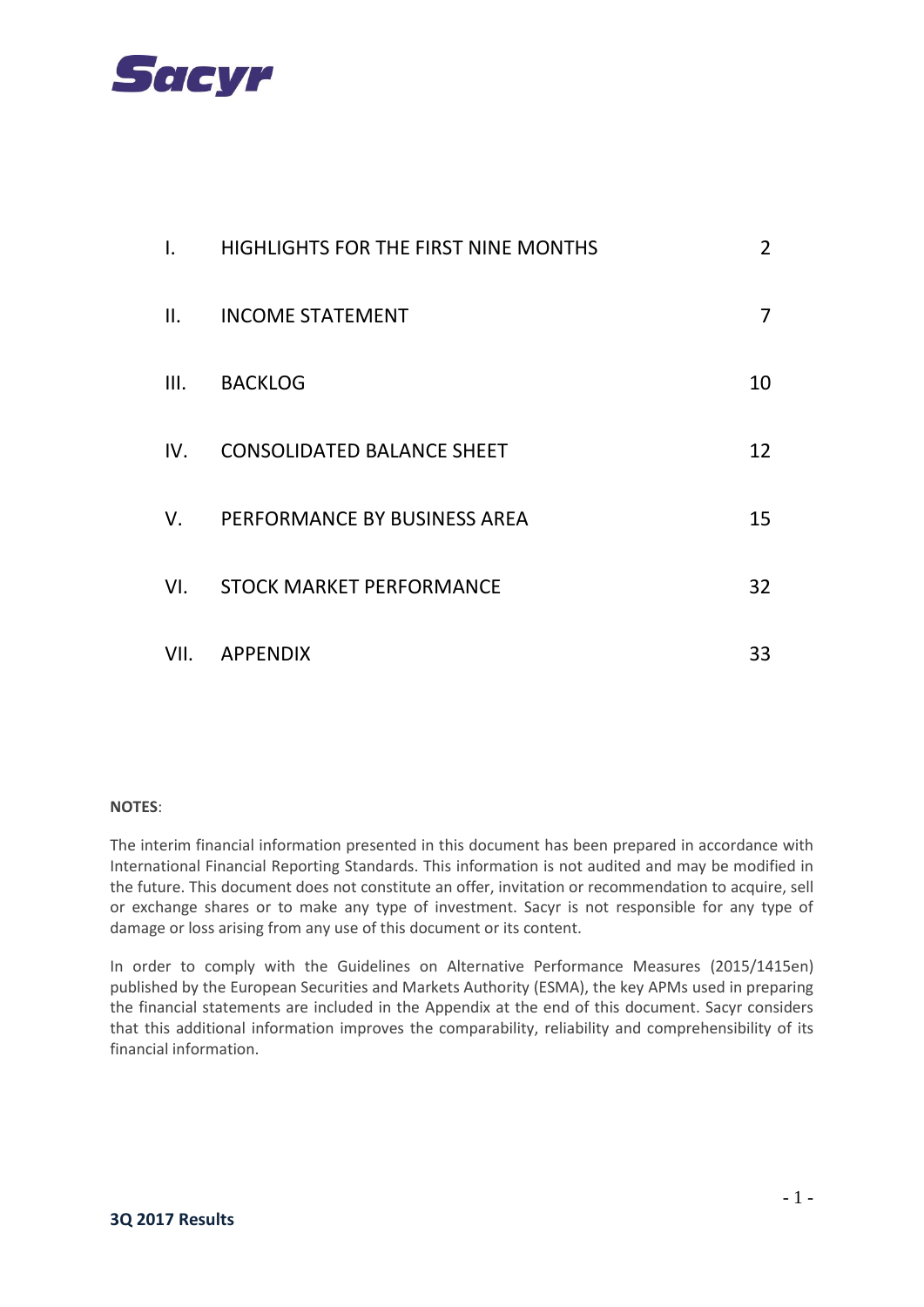

### **I. HIGHLIGHTS FOR THE FIRST NINE MONTHS OF 2017**

#### **BONUS SHARE ISSUE**

The General Shareholders' Meeting, held on 8 June, approved a bonus share capital increase of one new share for every 33 shares previously issued. The bonus issue took place in July, putting the share capital at 533 million shares with a par value of 1 euro each. The issue provided shareholders with a return of 3%.

## **DERIVATIVE ON REPSOL SHARES AND REPAYMENT OF THE LOAN ASSOCIATED WITH THE STAKE IN REPSOL**

In April 2017, as a culmination of the strategy of eliminating the risks associated with its stake in Repsol, Sacyr arranged a hedge, by means of a derivative transaction, on 72.7 million Repsol shares (60% of its total ownership interest). This operation completed the process which began in the second half of 2016, when two derivatives contracts were arranged on 40% of the Repsol stake.

In this way, Sacyr has eliminated the risk of fluctuations in the trading price of Repsol below a threshold of €10.70/share, €11.90/share and €10.90/share for 20 million, 30 million and 72.7 million shares, respectively. The structure of this final derivative also allows the company to benefit from all of the upside potential in the market price of the shares.

The funds obtained were used to make early repayment of the loan capital associated with the stake in Repsol, amounting to €769 million, along with the interest accrued to date, for a total of €773 million. In addition, Sacyr will now benefit directly from the dividends distributed by Repsol, as it will not have to use them to repay the interest or the principal of the debt.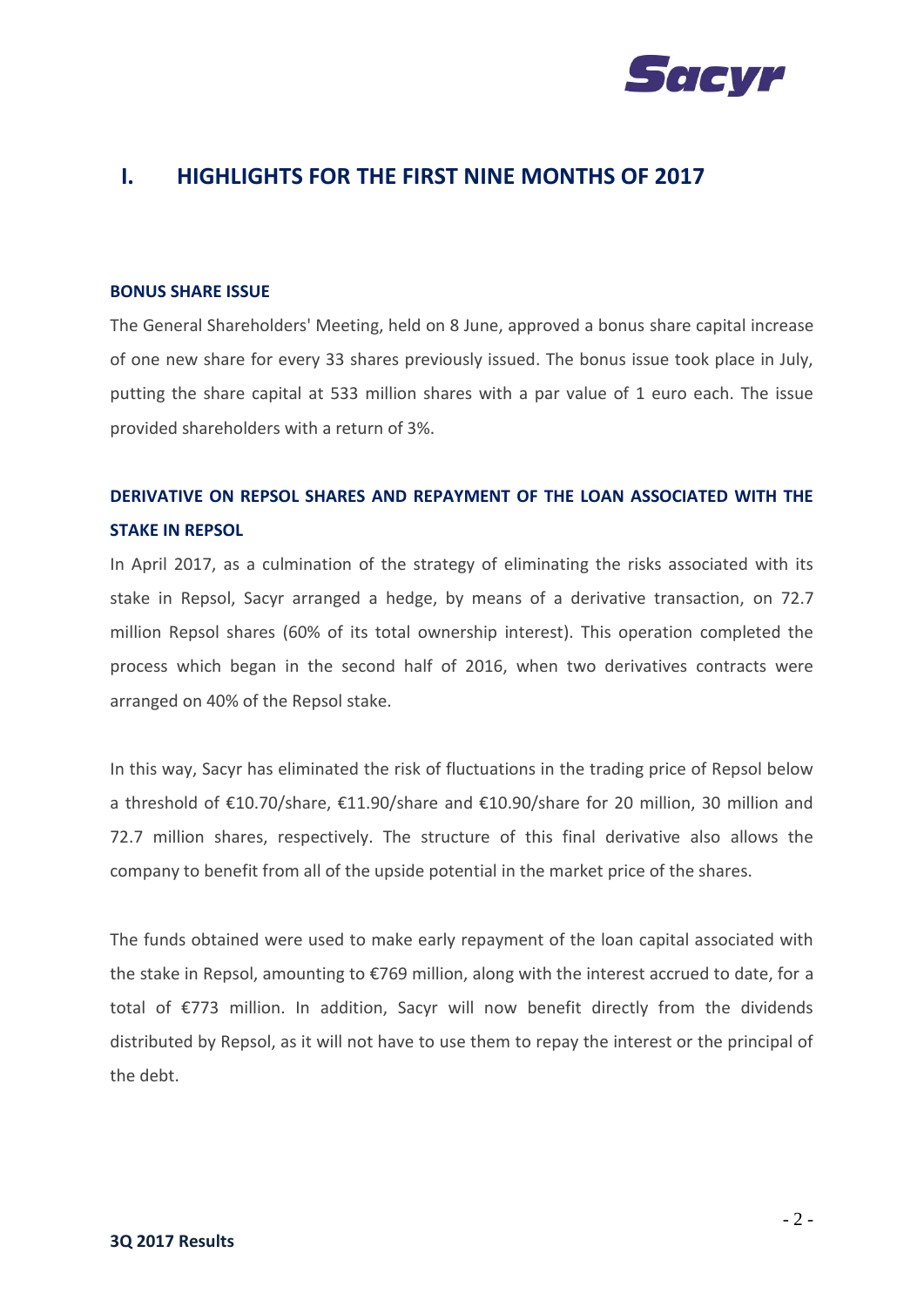

#### **FINANCING AGREED FOR ROAD CORRIDORS 21 AND 24 IN URUGUAY**

[In August, Sacyr](http://www.bolsamania.com/accion/SACYR) Concesiones agreed financing with Fondo de deuda para infraestructuras (Infrastructure Debt Fund) in Uruguay CAF I, for 685 million Indexed Units (IU) (approximately  $\epsilon$ 76 million), in relation to the concession project of Routes 21 and 24 [\(Uruguay\)](http://www.sacyr.com/es_es/canales/canal-actualidad/noticias/destacados/2015/Adjudicacion/10112015_Adjudicacion_Primer_proyecto_Uruguay.aspx)**.**

## **SACYR ENTERED THE MEXICAN CONCESSIONS MARKET WITH ROAD RENOVATION AND MAINTENANCE FOR THE PIRAMIDES - TULANCINGO - PACHUCA CONCESSION.**

In July, the General Directorate of Road Maintenance in Mexico awarded Sacyr Concesiones its first Public Private Partnership (PPP) project in the country. The 10-year project consists of the renovation, maintenance and upkeep of two road sections: Pirámides - Tulancingo and Tulancingo - Pachuca. The road has an Average Daily Traffic (ADT) of 19,743 vehicles.

#### **NEW CONTRACT FOR SACYR CONSTRUCCIÓN IN QATAR**

Sacyr Construcción and UCC will build the sewage system works for plots A and B of the QEZ-1 development zone in Doha, Qatar, for an amount of approximately €19 million (75 million QAR). Sacyr has already designed and constructed the urban development works for the QEZ-1 (Qatar Economic Zone 1) in Doha (Qatar): an area of approximately 4.1 km2 that, once completed, will become a centre for logistics and advanced technologies.

## **CONSTRUCTION AND OPERATION AWARD FOR A WASTE TREATMENT PLANT IN MELBOURNE (AUSTRALIA)**

Sacyr Industrial and Valoriza respectively have been awarded a contract for the design/construction and operation of a waste treatment and composting plant in Melbourne (Australia) with a backlog of  $\epsilon$ 30 million corresponding to Sacyr Industrial and  $\epsilon$ 113 million to Valoriza.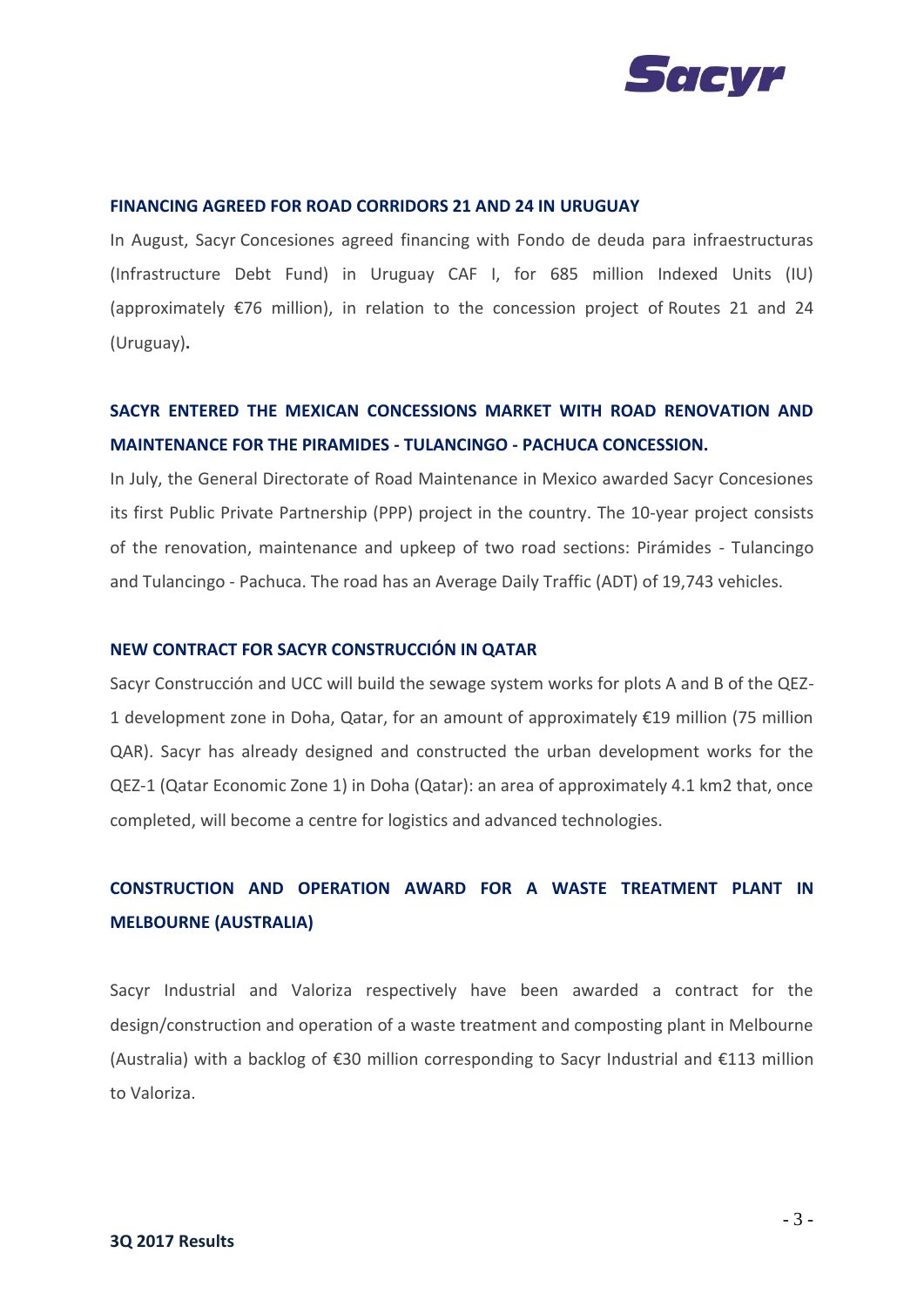

#### **AWARD OF THE 4G ROAD CORRIDOR BETWEEN CÚCUTA AND PAMPLONA (COLOMBIA)**

The Colombian National Infrastructure Agency (ANI) has awarded Sacyr the construction and concession contract for the 4G road corridor between Cúcuta and Pamplona, with an estimated €479 million for construction and a revenue backlog for the concession of €2,441 million. This is the fourth 4G concession project that Sacyr has been awarded in Colombia.

The motorway is in the Norte de Santander department in the north-east of the country. The project involves the construction of 47 km of second carriageway, 4 km of single carriageway, and the refurbishment of the existing 67 km.

#### **AWARD OF ROUTES 2 AND 7 IN PARAGUAY**

In the first quarter of 2017, Sacyr's backlog was boosted by the award in Paraguay of the construction and operation of Route 2 (between Asunción and Coronel Oviedo) and Route 7 (between Coronel Oviedo and Caaguazú) with an expected investment in its construction of €277 million and backlog of €1,350 million throughout the 30 years of the concession.

This is the first motorway project under the new PPP law of Paraguay and its execution is vital for the country's growth, since this is the most important corridor as it connects Asunción with Ciudad del Este and covers 70% of the country's economic activity.

## **SACYR INDUSTRIAL HAS SIGNED THE EPC CONTRACT FOR A NEW CEMENT PLANT IN BOLIVIA**

In March 2017, the consortium led by Sacyr Industrial, was awarded the main contract to build the new cement plant in Potosí (Bolivia) worth 241 million US dollars (€221 million). The EPC contract includes the greenfield design, construction, assembly and start-up of a new clinker line, which will have a capacity of 3,000 tonnes per day, and a cement production line which will produce 1.3 million tonnes of cement a year. This is the second similar EPC contract signed in Bolivia (following the award of the Oruro cement plant in 2015) and the third in South America after winning last year's tender for the Riobamba (Ecuador) factory.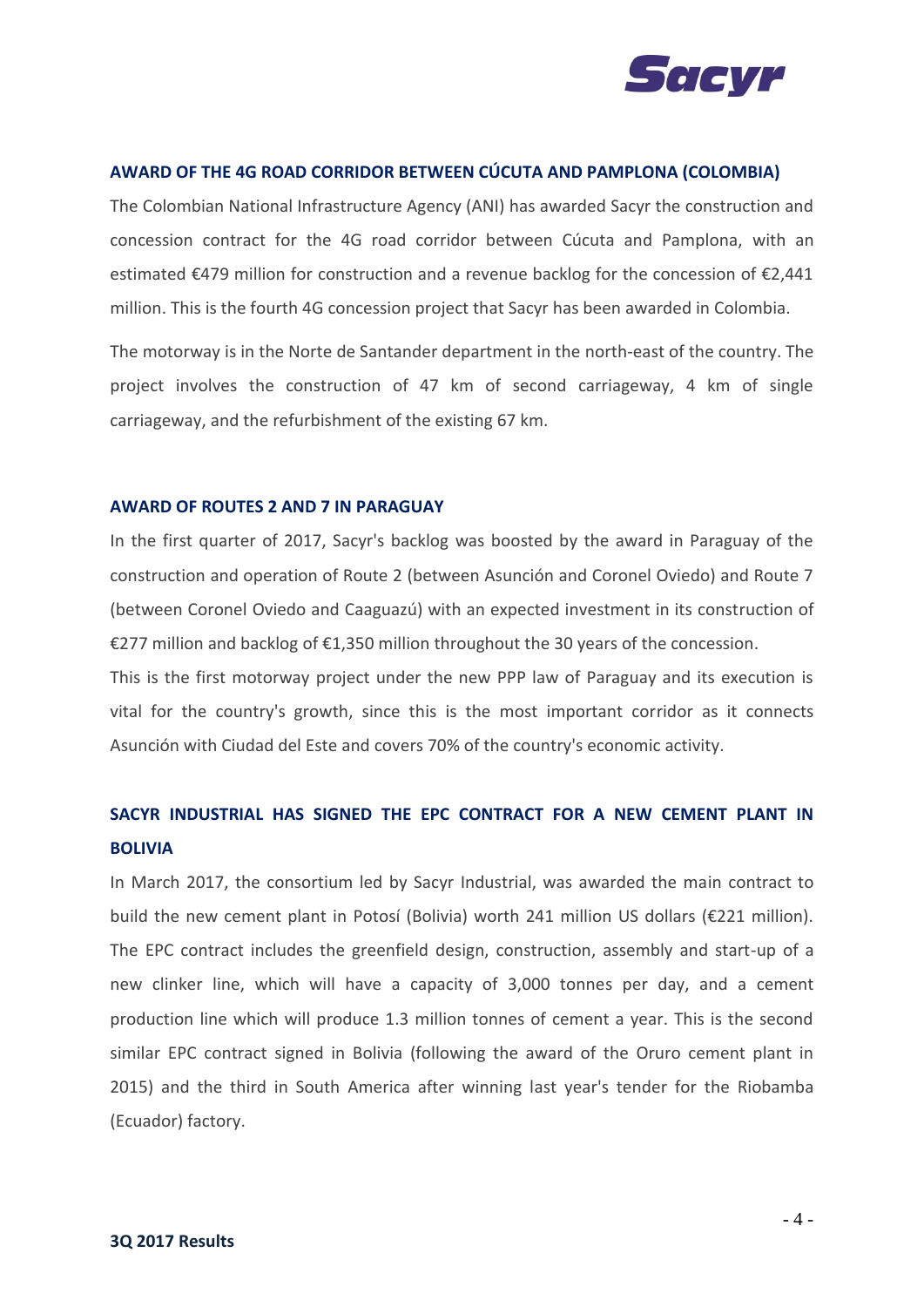

#### **CONSTRUCTION CONTRACT AWARD FOR THE QUILLOTA - PETORCA HOSPITAL (CHILE)**

In February 2017, the Chilean Ministry of Public Works awarded Sacyr the contract for €128 million to construct the new Quillota-Petorca Bi-provincial Hospital, in the Valparaiso Region. The 40-month project will cover an area of 73,204 m2 and will have 282 beds, 9 operating theatres, 3 delivery rooms, 8 emergency rooms, 8 odontology rooms and 52 outpatient consulting rooms. The hospital will provide services to over 320,000 people from the Quillota and Petorca provinces and replace the current San Martin de Quillota Hospital.

## **SACYR INDUSTRIAL HAS BEEN AWARDED THE PROJECT TO MAINTAIN ELECTRICITY GRIDS IN CHILE**

Sacyr Industrial strengthened its presence in Chile with a contract for the enlargement of the electricity power lines, "Cóndores-Parinacota", "Melipulli-Puerto Montt" and "Candelaria" for a total amount of €60 million and with a 36-month execution period.

#### **CONCESSION AWARD FOR THE MEXICO CITY GENERAL HOSPITAL**

In October, after the September reporting date, the consortium led by Sacyr Concesiones won the concession for the new General Hospital in the southern regional district of Mexico City (Tláhuac hospital). The project includes the financing, design, construction and outfitting of the hospital, in addition to its operation and maintenance for a period of 23 years.

## **ASSET ROTATION: DIVESTMENT OF 49% OF THE RUTA DEL ALGARROBO CONCESSIONAIRE (CHILE) AND OF 4% OF TENERIFE METRO (SPAIN).**

Sacyr sold 49% of Sociedad Concesionaria Ruta del Algarrobo that operates the 187 km La Serena-Vallenar motorway, which forms part of the strategic Route 5 running from the north to the south of Chile and is the country's main highway. The transaction, agreed with Toesca Infraestructura Fondo de Inversión, totalled €161 million (171 million US dollars), including the associated debt. The deal generated an attractive return on the equity invested. Sacyr Concesiones will keep a 51% stake in Ruta del Algarrobo. A divestment was also made of a non-controlling interest in the Tenerife metro concession (Tenemetro).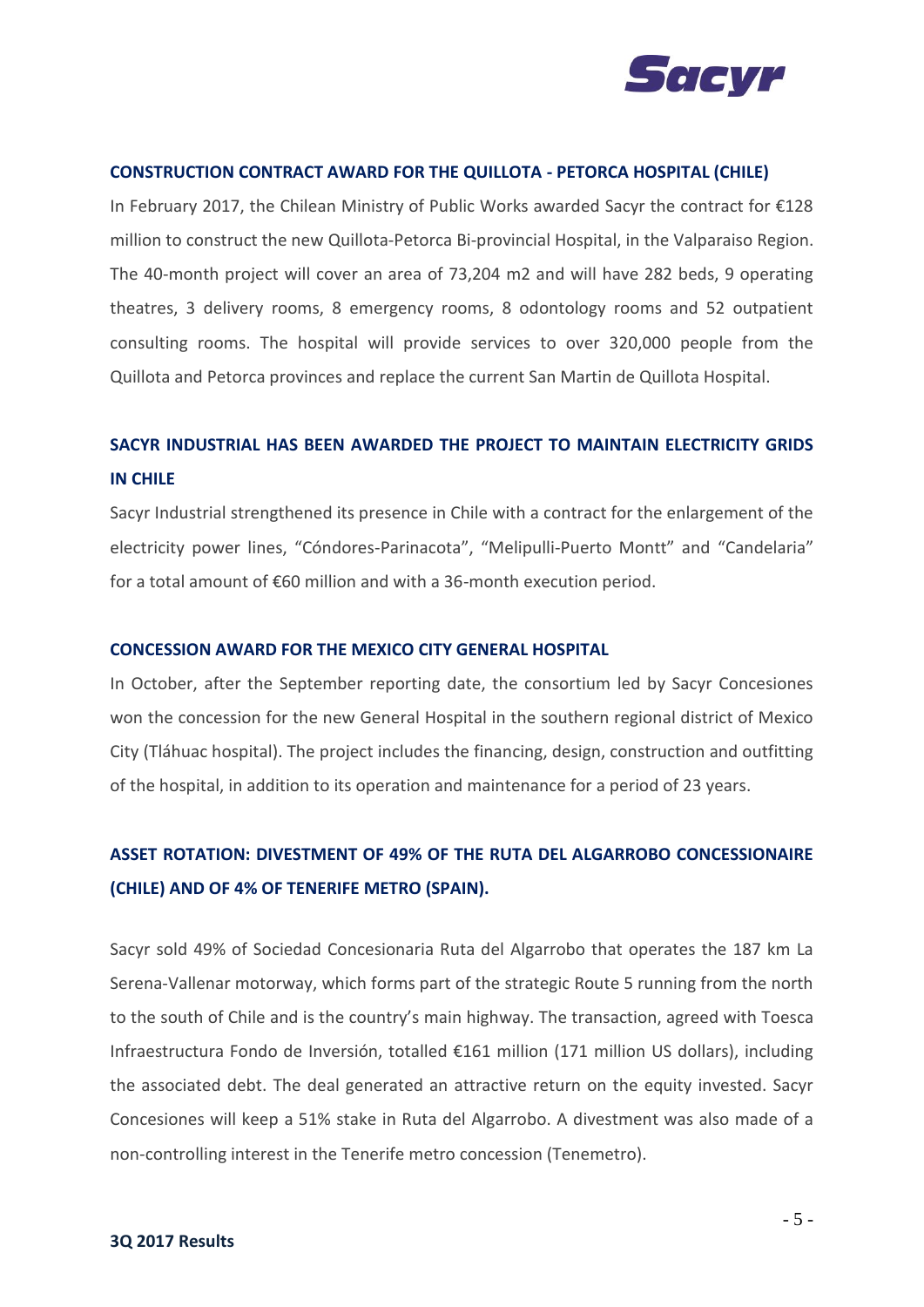

These transactions are part of Sacyr Concesiones' asset rotation strategy, which involves strategic partners taking a stake in concession assets. This allows returns on these assets to be maximised and capital to be obtained to develop greenfield projects in the concessions sector, where Sacyr Concesiones is the world leader.

#### **START UP OF THE ANTOFAGASTA HOSPITAL (CHILE)**

In November, the consortium headed by Sacyr Concesiones Chile opened the new Antofagasta Regional Hospital in Chile. This was constructed by Sacyr Chile and will be managed by Sociedad Concesionaria Siglo XXI (formed by Sacyr Concesiones Chile and Global Dominion Access) for a period of 15 years.

## **SACYR CONCESIONES IS THE SIXTH IN THE WORLD RANKING OF INFRASTRUCTURE CONCESSIONS MANAGERS, ACCORDING TO PWF**

Sacyr Concesiones is the sixth largest transport infrastructure concessions company in the world, according to the ranking of infrastructure concessions managers published by the prestigious publication, Public Works Financing (PWF). This is the same position held by Sacyr in 2016. It also ranks fourth among greenfield infrastructure project developers.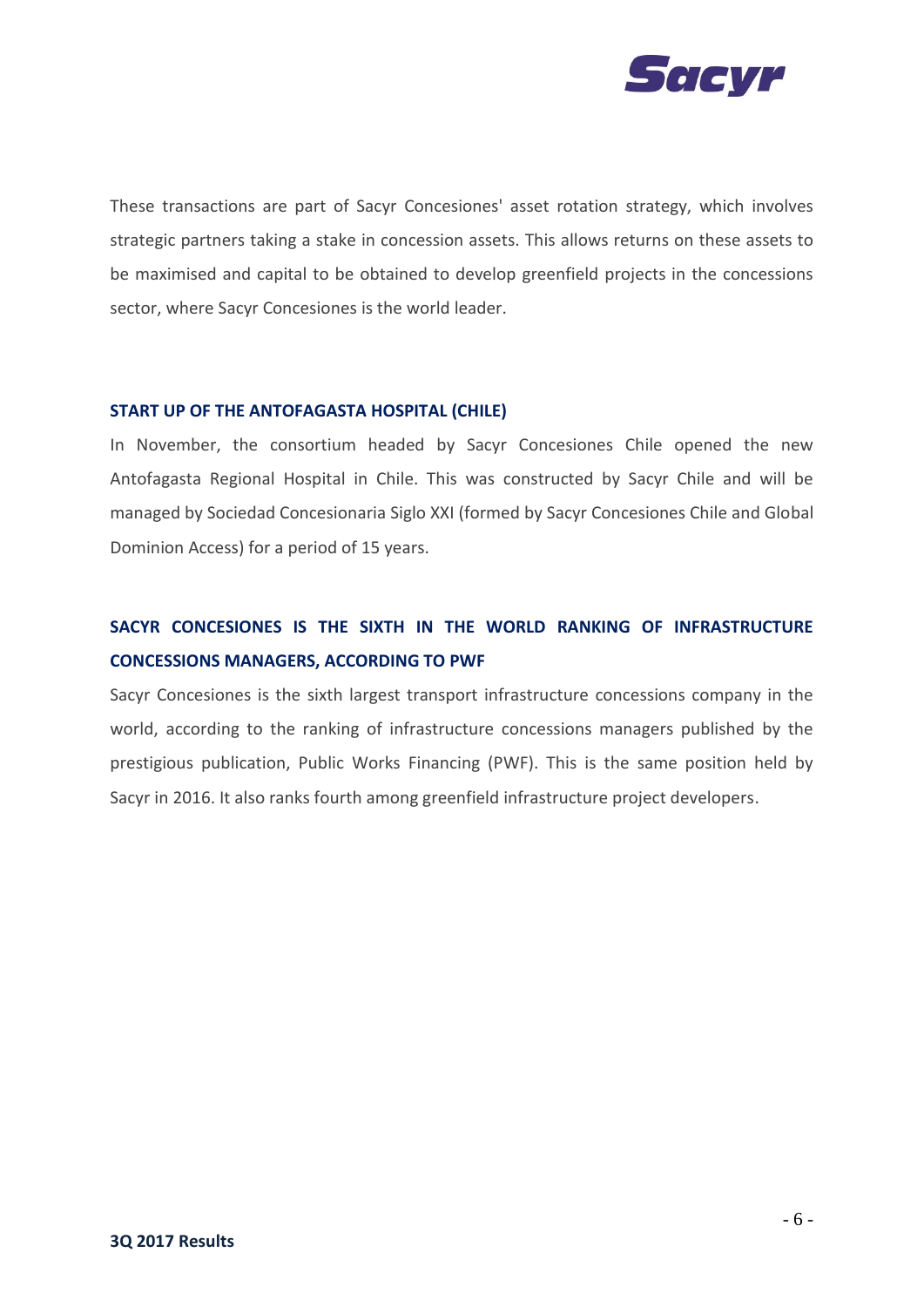

## **II. INCOME STATEMENT**

The income statement confirms the strong operating performance of the Group's businesses and the consolidation of strategic growth in our international markets.

| <b>STATEMENT OF INCOME</b>                         |              |              | % chg     |
|----------------------------------------------------|--------------|--------------|-----------|
| (Thousands of Euros)                               | 9M 2017      | 9M 2016      | 9M17/9M16 |
|                                                    |              |              |           |
| <b>Revenue</b>                                     | 2,248,681    | 2,161,221    | 4.0%      |
| Other income                                       | 48,726       | 60,139       | $-19.0%$  |
| <b>Total operating income</b>                      | 2,297,407    | 2,221,360    | 3.4%      |
| <b>External and Operating Expenses</b>             | $-2,025,697$ | $-1,959,711$ | 3.4%      |
| <b>EBITDA</b>                                      | 271,710      | 261,649      | 3.8%      |
| Amortisation and depreciation charge               | $-84,494$    | $-80,881$    | 4.5%      |
| Trade Provisions and non recurring items           | $-10,369$    | $-21,454$    | n.s.      |
| <b>NET OPERATING PROFIT</b>                        | 176,847      | 159,314      | 11.0%     |
| <b>Financial results</b>                           | $-140,839$   | $-154,563$   | $-8.9%$   |
| Forex results                                      | $-29,173$    | $-832$       | 3406.9%   |
| Results from equity accounted subsidiaries         | 215,348      | 115,136      | 87.0%     |
| Provisions for financial investments               | $-3,553$     | $-5,727$     | $-38.0%$  |
| Change in value of financial instruments           | $-93,742$    | $-19,487$    | 381.0%    |
| Results from sales of non current assets           | 2,482        | 22,498       | $-89.0%$  |
| <b>PROFIT BEFORE TAXES</b>                         | 127,369      | 116,340      | 9.5%      |
| Corporate Tax                                      | $-11,596$    | $-15,594$    | $-25.6%$  |
| PROFIT FOR CONTINUING ACTIVITIES                   | 115,772      | 100,746      | 14.9%     |
| RESULTS FOR COMPANIES WITH DISCONTINOUS ACTIVITIES | 0            | 0            |           |
| <b>CONSOLIDATE RESULTS</b>                         | 115,772      | 100,746      | 14.9%     |
| <b>Minorities</b>                                  | $-19,155$    | $-11,360$    | 68.6%     |
| <b>NET ATTRIBUTABLE PROFIT</b>                     | 96,617       | 89,386       | 8.1%      |

| lGr<br>Gross margin | 16.170 | <b>TT'T\0</b> |
|---------------------|--------|---------------|
|                     |        |               |

- **■** Revenue in the first nine months totalled  $\epsilon$ 2,249 million, up 4% compared to the same period in 2016.
- 56% of this revenue and 61% of the backlog were generated outside Spain.
- EBITDA rose by 4% to €272 million.
- Net operating profit (EBIT) increased by 11% to €177 million.
- The EBITDA margin was 12.1%, holding at similar levels to those seen in the same period in 2016.
- The financial result improved by 9%, as a result of the reduction in financial debt.
- Attributable net profit for the first nine months of the year was €97 million, 8% higher than the figure of €89 million in 2016. In like-for-like terms, stripping out the extraordinary gains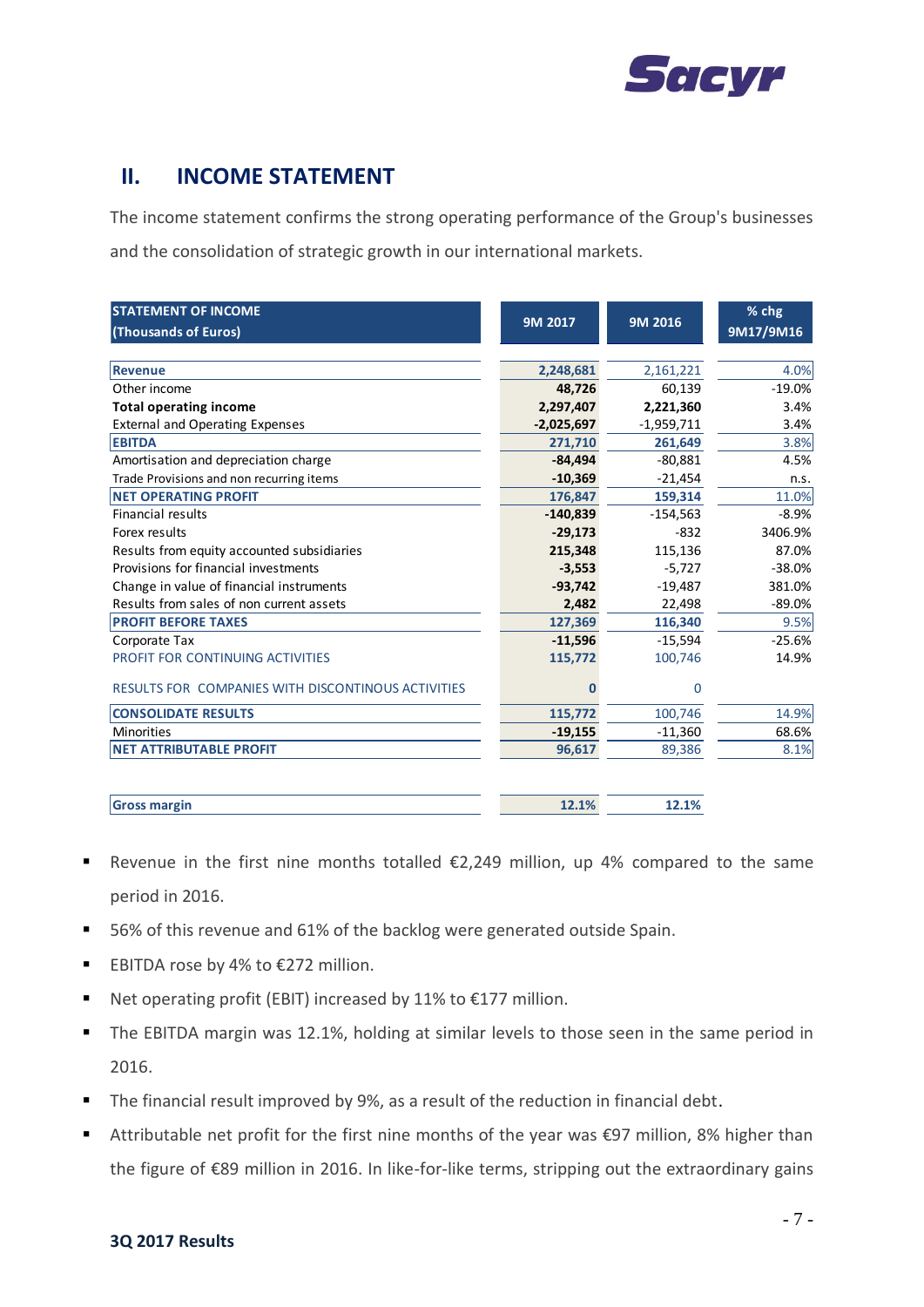

from concession asset sales (€2 million and €22 million in 2017 and 2016 respectively), net profit rose by 41%.

#### **REVENUE**

#### **Revenue grew by 4% as a result of the favourable performance of the Group's activities.**

This positive performance resulted in revenue of €2,249 million in the first nine months of the year, despite the difficult backdrop for construction activity in Spain and Portugal. Revenue in the Industrial division rose by 34%, in Infrastructure Concessions by 19% and in Services by 8%.

However, revenue in the Construction business dropped by 12.0% due mainly to the slowdown in activity in Spain and Somague and the delay in the start of works for the concessions awarded in Colombia, Uruguay, Paraguay and Chile. This last effect will be reversed over the next few quarters as the environmental impact statements for these projects are approved.

| <b>REVENUE (Thousands of Euros)</b> | 9M 2017 |            | 9M 2016    | $%$ Chg  |
|-------------------------------------|---------|------------|------------|----------|
| <b>CONSTRUCTION</b>                 |         | 876,863    | 996,712    | $-12.0%$ |
| <b>CONCESSIONS</b>                  |         | 416,771    | 401,213    | 3.9%     |
| Revenue from concessions            |         | 276,265    | 232,881    | 18.6%    |
| Revenue from construction           |         | 140,506    | 168,332    | $-16.5%$ |
| <b>SERVICES</b>                     |         | 704,007    | 653,921    | 7.7%     |
| <b>INDUSTRIAL</b>                   |         | 387,214    | 289,743    | 33.6%    |
| Holding y Adjustment                |         | $-136,174$ | $-180,369$ |          |
| <b>REVENUE</b>                      |         | 2,248,681  | 2,161,221  | 4.0%     |
|                                     |         |            |            |          |
| International                       |         | 1,261,010  | 1,126,247  | 12.0%    |
| % International                     |         | 56%        | 52%        |          |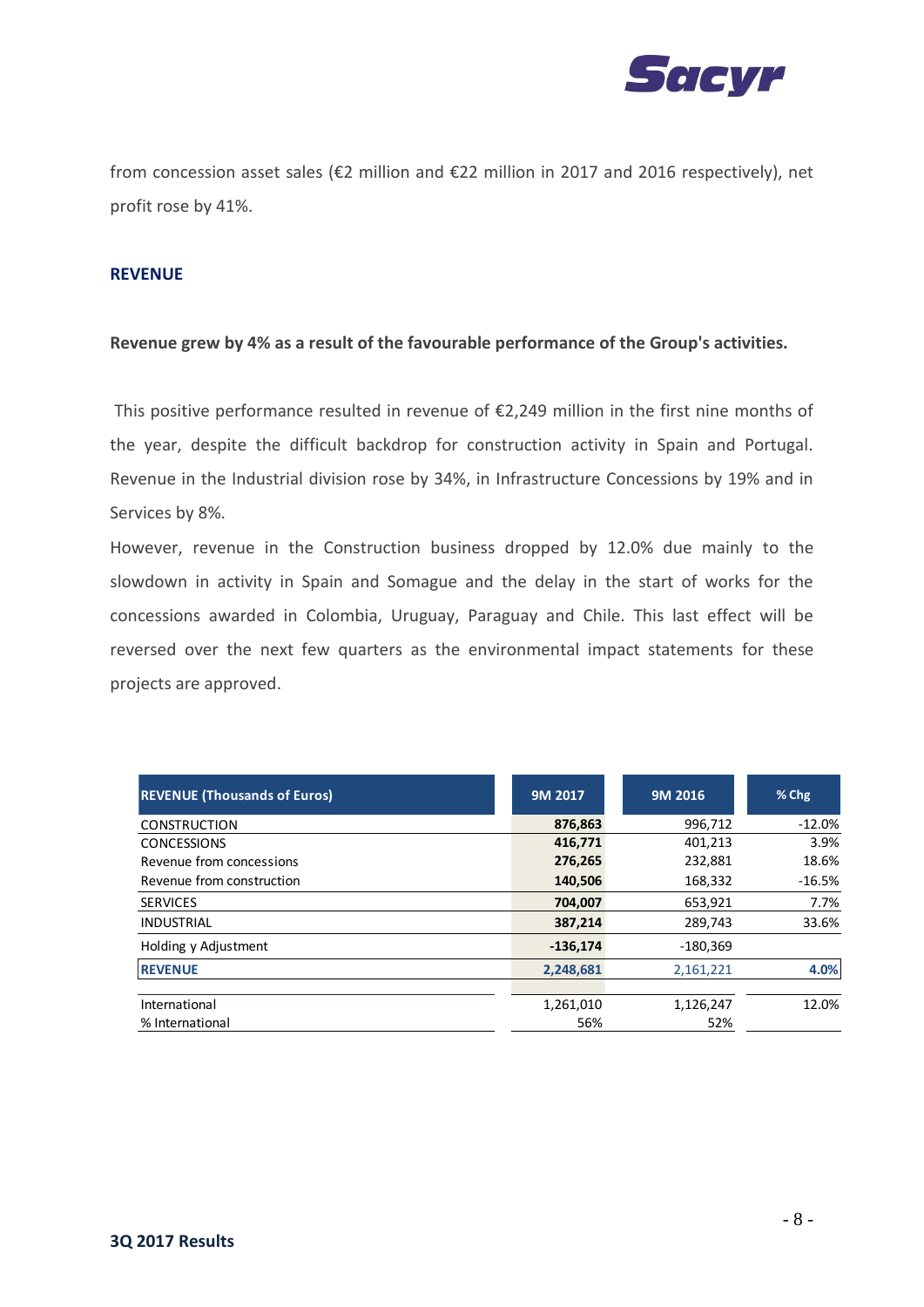

#### **EBITDA**

EBITDA showed a very strong performance, with growth of 4% compared with the same period in 2016, rising by 17% in the Industrial division, 13% in Services and 10% in Concessions. This improvement resulted in an EBITDA margin of 12.1% despite the aforementioned impact of the construction activity.

| <b>EBITDA (Thousands of Euros)</b> | 9M 2017   | 9M 2016  | % Chg    |
|------------------------------------|-----------|----------|----------|
| <b>CONSTRUCTION</b>                | 24,958    | 38,257   | $-34.8%$ |
| <b>CONCESSIONS</b>                 | 174,569   | 158,285  | 10.3%    |
| <b>SERVICES</b>                    | 59,238    | 52,505   | 12.8%    |
| <b>INDUSTRIAL</b>                  | 26,171    | 22,358   | 17.1%    |
| Holding y Adjustment               | $-13,227$ | $-9,756$ |          |
| <b>EBITDA</b>                      | 271,710   | 261,649  | 3.8%     |
| Ebitda Margin (%)                  | 12.1%     | 12.1%    |          |

#### **EBIT**

EBIT totalled €177 million, an increase of 11% compared to 2016.

#### **FINANCIAL RESULT**

Net financial losses were €141 million, a fall of 9%, due to the reduction in financial debt. The average interest rate on financing stands at 4.0%.

#### **PROFIT AND LOSS OF COMPANIES ACCOUNTED USING THE EQUITY METHOD**

The total under this heading of the income statement amounts to  $\epsilon$ 215 million, of which €197 million relate to our share of Repsol's net profit, after the corresponding adjustment in its carrying amount. At 30 September, Repsol's carrying amount was €16.27/share.

#### **NET PROFIT**

Net profit at 30 September 2017 stood at €97 million, 8% higher than in the same period the previous year. Bearing in mind that in 2016 net profit included €22 million from the sale of three hospitals in Portugal, like-for-like growth would be approximately +41%.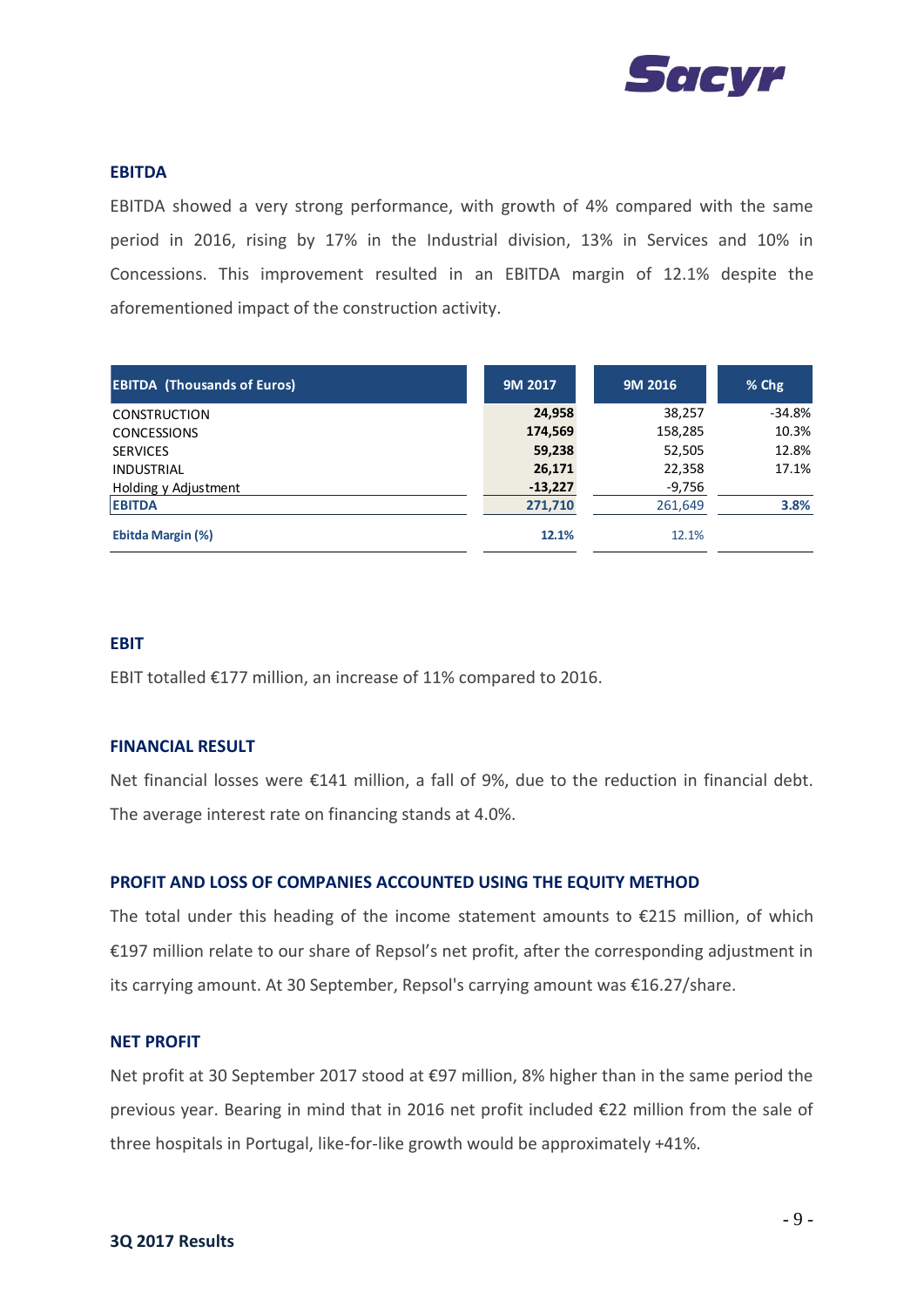

### **III. BACKLOG**

At 30 September 2017, the revenue backlog stood at €29,683 million, up 14% on the figure at 31 December 2016. 77% of this corresponds to Concessions and Services, which are Sacyr's most recurring activities, accounting for 57% and 20% of the total backlog, respectively.

| <b>BACKLOG (Thousands of euros)</b> | 9M 2017 | <b>International</b> | <b>Spain</b> | % Internat. |
|-------------------------------------|---------|----------------------|--------------|-------------|
| <b>CONSTRUCTION</b>                 | 4,338   | 3,789                | 550          | 87%         |
| <b>CONCESSIONS</b>                  | 16,906  | 12,056               | 4,850        | 71%         |
| <b>SERVICES</b>                     | 6,029   | 1,817                | 4,212        | 30%         |
| <b>INDUSTRIAL</b>                   | 2,410   | 518                  | 1,892        | 21%         |
| <b>TOTAL</b>                        | 29,683  | 18,180               | 11,503       |             |
|                                     |         |                      |              |             |
| <b>Backlog December 2016</b>        | 25,956  |                      |              |             |
|                                     |         |                      |              |             |
| Chg. 3Q17                           | 14%     |                      |              |             |

The Group continues to pursue a process of strategic internationalisation in selected markets. The international backlog now stands at 61% compared to 52% in December 2016. This strategy is reflected in the Construction and Concessions activities, Water projects and EPC projects in the Industrial division.

Sacyr's real international presence is even larger if we consider that these figures do not include the backlog of our concessions in Italy (Pedemontana – Veneta and Roma-Latina), or the backlog of the Autopista Mar 1 concession in Colombia, as these are accounted for using the equity method.

In the Construction area, international contracts account for 87% of the total, with contracts in Chile, Italy, Peru, Colombia, Paraguay, Mexico, the United Kingdom, Qatar, Panama, Brazil, Portugal, Angola and other countries.

Sacyr's international presence is steadily increasing in the Concessions business, with a focus on strategic markets. At 30 September 2017, the international backlog accounted for 71% of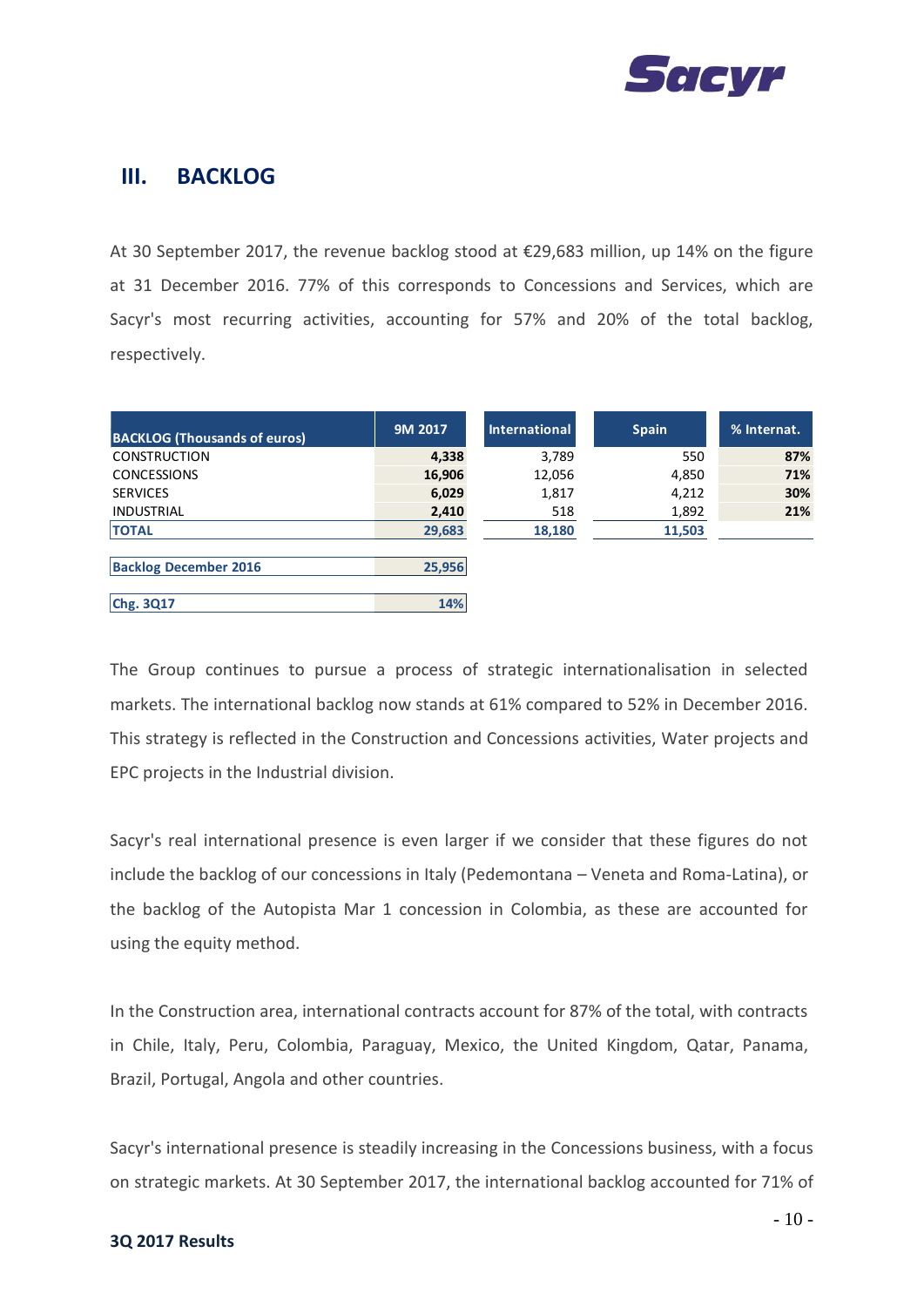

the total. The company operates in Chile, Colombia, Uruguay, Paraguay, Peru, Italy, Mexico, Ireland and Portugal.

Sacyr Industrial is present in countries such as Australia, the United Kingdom, Bolivia, Mexico, Peru, Panama, Chile, Colombia and Ecuador, as well as Spain, with numerous projects in the oil and gas sector, electricity infrastructure, power plant, cement plant, desalination plant and waste treatment sectors. It now has a backlog worth over €2,400 million and growth outside Spain stood at 11% in the first nine months of the year.

Valoriza is more focused on the domestic business, with contracts in Spain for dependency services, municipal services, waste treatment, environmental projects, catering, mining, facility management, etc. The services area accounts for 30% of its backlog outside Spain, where it is present in Algeria, Portugal, Chile, Australia and other countries, largely through contracts for the operation and maintenance of water concessions, and the upkeep of infrastructure. This quarter, the inclusion of the operation and maintenance contract for the Antofagasta University Hospital (Chile) for €139 million stands out.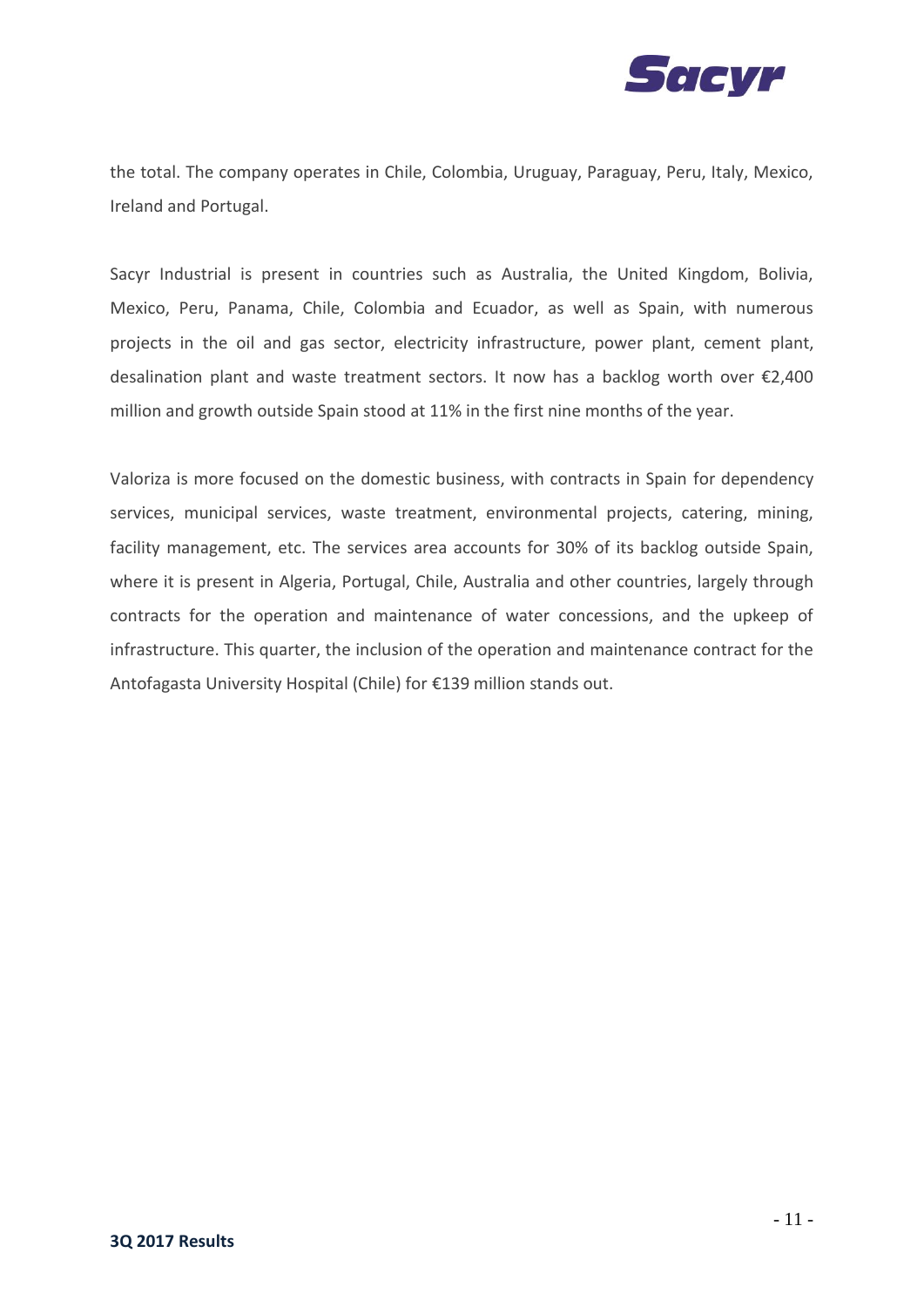

# **IV. CONSOLIDATED BALANCE SHEET**

| <b>BALANCE SHEET</b>                                             | <b>SEP 2017</b>     | <b>DEC 2016</b>     | <b>Chg 9M17</b> |
|------------------------------------------------------------------|---------------------|---------------------|-----------------|
| (Thousands of Euros)                                             |                     |                     |                 |
| <b>NON CURRENT ASSETS</b>                                        |                     |                     |                 |
| Intangible Assets                                                | 7,081,957<br>15,914 | 7,023,764<br>13,044 | 58,193<br>2,870 |
| <b>Concessions Investments</b>                                   |                     |                     |                 |
| <b>Fixed Assets</b>                                              | 1,375,605           | 1,402,267           | $-26,662$       |
| <b>Financial Assets</b>                                          | 368,665             | 363,350             | 5,315           |
| Receivables from concession assets                               | 3,100,334           | 3,110,156           | $-9,822$        |
|                                                                  | 1,795,632           | 1,712,627           | 83,005          |
| <b>Other non Current Assets</b><br>Goodwill                      | 240,434             | 236,820             | 3,614           |
|                                                                  | 185,374             | 185,500             | $-126$          |
| <b>CURRENT ASSETS</b>                                            | 3,743,909           | 3,665,181           | 78,728          |
| Non current assets held for sale                                 | 449,818             | 475,406             | $-25,589$       |
| Inventories                                                      | 196,918             | 236,121             | $-39,203$       |
| Receivables from concession assets                               | 225,407             | 173,877             | 51,530          |
| <b>Accounts Receivable</b>                                       | 2,202,942           | 2,065,683           | 137,260         |
| <b>Financial Assets</b>                                          | 66,051              | 92,787              | $-26,736$       |
| Cash                                                             | 602,773             | 621,308             | $-18,535$       |
| <b>ASSETS = LIABILITIES</b>                                      | 10,825,866          | 10,688,945          | 136,921         |
|                                                                  | $\overline{0}$      | 0                   |                 |
| <b>EQUITY</b>                                                    | 1,978,293           | 2,080,399           | $-102, 107$     |
| Shareholder's Equity                                             | 1,650,273           | 1,791,524           | $-141,251$      |
| Minority Interests                                               | 328,020             | 288,875             | 39,144          |
| <b>NON CURRENT LIABILITIES</b>                                   | 5,475,609           | 5,271,628           | 203,980         |
| <b>Financial Debt</b>                                            | 2,946,933           | 3,605,678           | $-658,745$      |
| Financial Instruments at fair value                              | 238,042             | 185,829             | 52,213          |
| Provisions                                                       | 367,374             | 370,428             | $-3,054$        |
| Other non current Liabilities                                    | 512,455             | 491,399             | 21,057          |
| Other hedged debt                                                | 1,410,804           | 618,294             | 792,510         |
| <b>CURRENT LIABILITIES</b>                                       | 3,371,965           | 3,336,918           | 35,047          |
| Liabilities associated with the non current assets held for sale | 175,855             | 203,042             | $-27,187$       |
| <b>Financial Debt</b>                                            | 913,941             | 829,062             | 84,879          |
| Financial Instruments at fair value                              | 16,534              | 21,375              | $-4,841$        |
| Trade Accounts Payable                                           | 1,402,077           | 1,550,211           | $-148,134$      |
| <b>Operating Provisions</b>                                      | 213,444             | 220,778             | $-7,334$        |
| Other current liabilities                                        | 650,114             | 512,450             | 137,664         |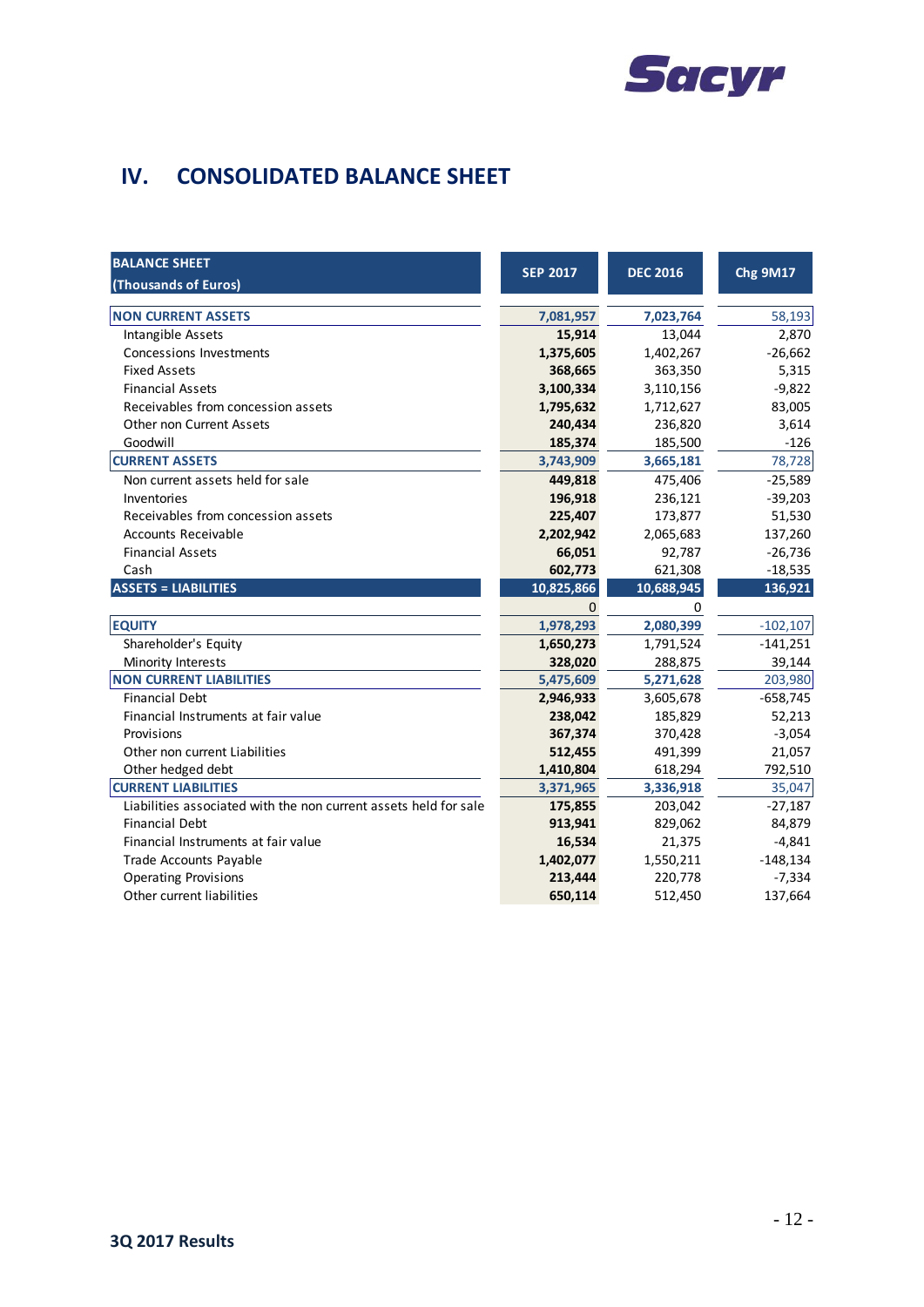

#### **FINANCIAL DEBT**

The Group's net debt amounted to €3,192 million. The breakdown and change with respect to the previous year is as follows:

| € Million                        | 9M 2017 | Dec. 2016 | Var. 9M |
|----------------------------------|---------|-----------|---------|
| <b>Project Finance</b>           | 2,317   | 2,187     | 130     |
| Other business lines debt        | 292     | 248       | 44      |
| <b>Total Business Lines</b>      | 2,609   | 2,435     | 174     |
| <b>Corporate Bank Borrowings</b> | 220     | 255       | $-35$   |
| <b>Capital Markets</b>           | 363     | 271       | 92      |
| <b>Total Corporate</b>           | 583     | 526       | 57      |
|                                  |         |           |         |
| Repsol                           | $\circ$ | 765       | $-765$  |
| <b>NET DEBT</b>                  | 3,192   | 3,726     | $-534$  |

Corporate debt: the Group's net bank debt amounted to €220 million; corresponding to working capital used by the parent to coordinate and provide financial management as the Group's parent.

In addition, the holding company registered a financial liability of €363 million at 30 September 2017, due mainly to the outstanding balance of the convertible bond issue, placed in 2014 and due to mature in 2019, and the ECP programme.

Debt from business activities: amounted to €2,609 million, of which 90% is associated with very long-term project finance. This debt is repaid with cash flow generated by the projects.

Repsol debt: as mentioned at the start of this document, Sacyr had repaid the loan associated with the Repsol ownership interest, which was due to mature in January 2018, through the contracting of three derivative instruments. The proceeds from these derivatives are recognised under the heading "Other hedged debt" on the liability side of the balance sheet.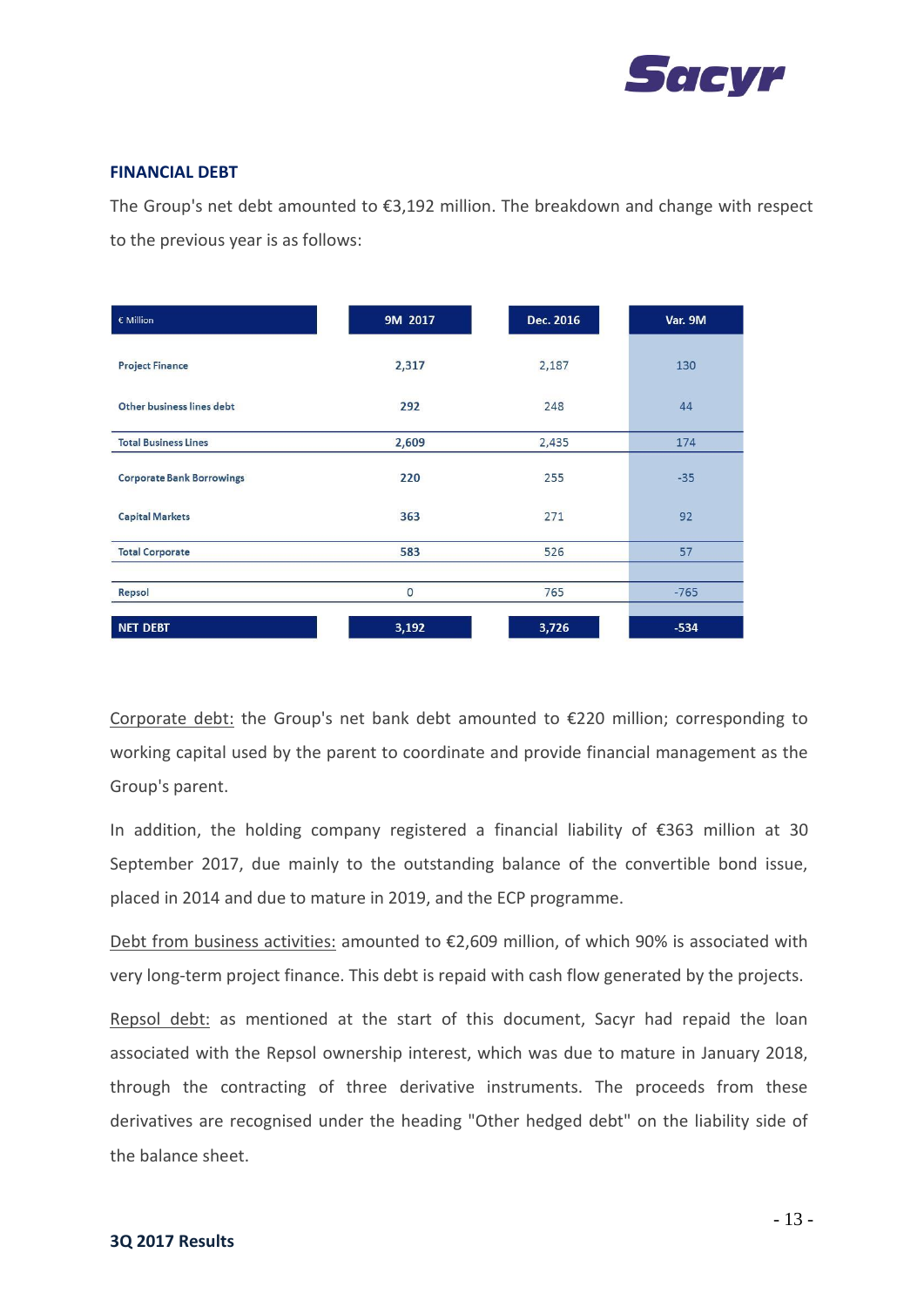



**(€ Million) Net Debt decrease 9M2017 = (534)**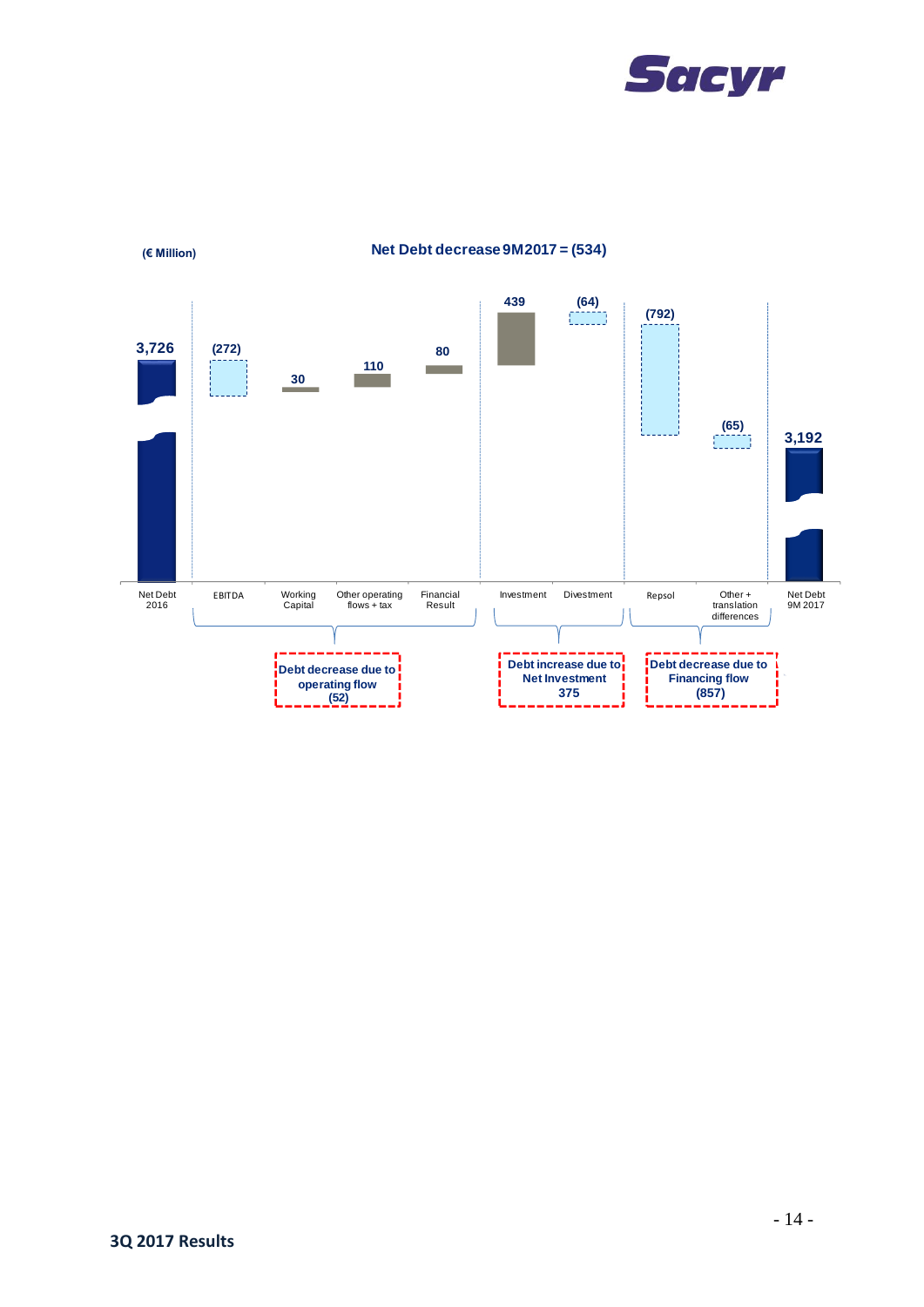

## **V. PERFORMANCE BY BUSINESS AREA**

| <b>CONSOLIDATED INCOME STATEMENT AS OF SEPTEMBER 2017</b> |              |                                    |                 |                                   |                                          |              |
|-----------------------------------------------------------|--------------|------------------------------------|-----------------|-----------------------------------|------------------------------------------|--------------|
| (Thousands of Euros)                                      | Construcción | <b>Sacyr</b><br><b>Concesiones</b> | <b>Valoriza</b> | <b>Sacyr</b><br><b>Industrial</b> | <b>Holding and</b><br><b>Adjustments</b> | <b>TOTAL</b> |
|                                                           |              |                                    |                 |                                   |                                          |              |
| <b>Turnover</b>                                           | 876,863      | 416,771                            | 704,007         | 387,214                           | $-136,174$                               | 2,248,681    |
| <b>Other Sales</b>                                        | 31,079       | 6,827                              | 9,987           | 2,783                             | $-1,951$                                 | 48,726       |
| <b>Total Income</b>                                       | 907,942      | 423,599                            | 713,993         | 389,997                           | $-138,125$                               | 2,297,407    |
| <b>External and Operating Expenses</b>                    | $-882,984$   | $-249,030$                         | $-654,755$      | $-363,826$                        | 124,898                                  | $-2,025,697$ |
| <b>GROSS OPERATING PROFIT</b>                             | 24,958       | 174,569                            | 59,238          | 26,171                            | $-13,227$                                | 271,710      |
| Depreciation                                              | $-12,145$    | $-36,049$                          | $-27,962$       | $-6,805$                          | $-1,532$                                 | $-84,494$    |
| Trade Provisions and non recurring items                  | $-2,738$     | $-6,824$                           | $-708$          | $-111$                            | 12                                       | $-10,369$    |
| <b>NET OPERATING PROFIT</b>                               | 10,075       | 131,695                            | 30,568          | 19,255                            | $-14,747$                                | 176,847      |
| <b>Financial results</b>                                  | 1,869        | -73,379                            | $-6,534$        | $-2,713$                          | $-60,082$                                | $-140,839$   |
| Forex results                                             | $-2,241$     | 1,686                              | $-188$          | $-1,644$                          | $-26,786$                                | $-29,173$    |
| Results from equity accounted subsidiaries                | 8,957        | 4,617                              | 4,494           | 44                                | 197,236                                  | 215,348      |
| Provisions for financial investments                      | $-26$        | $-3,918$                           | 399             | 513                               | $-521$                                   | $-3,553$     |
| Change in value of financial instruments at fair value    | 0            | $-14,470$                          | $-2,656$        | $-843$                            | $-75,772$                                | $-93,742$    |
| Results from sales of non current assets                  | 2,449        | $-52$                              | 64              | $-281$                            | 302                                      | 2,482        |
| <b>PROFIT BEFORE TAXES</b>                                | 21,083       | 46,178                             | 26,146          | 14,331                            | 19,631                                   | 127,369      |
| Corporate Tax                                             | $-12,781$    | $-15,796$                          | $-7,927$        | $-3,930$                          | 28,837                                   | $-11,596$    |
| PROFIT FOR CONTINUING ACTIVITIES                          | 8,302        | 30,382                             | 18,219          | 10,402                            | 48,468                                   | 115,772      |
| PROFIT FOR DISCONTINUING ACTIVITIES                       | 0            | 0                                  | $\mathbf 0$     | 0                                 | $\mathbf 0$                              | 0            |
| <b>CONSOLIDATE RESULTS</b>                                | 8,302        | 30,382                             | 18,219          | 10,402                            | 48,468                                   | 115,772      |
| <b>Minorities</b>                                         | $-83$        | $-16,784$                          | $-30$           | $-2,560$                          | 302                                      | $-19,155$    |
| <b>NET ATTRIBUTABLE PROFIT</b>                            | 8,219        | 13,598                             | 18,188          | 7,842                             | 48,770                                   | 96,617       |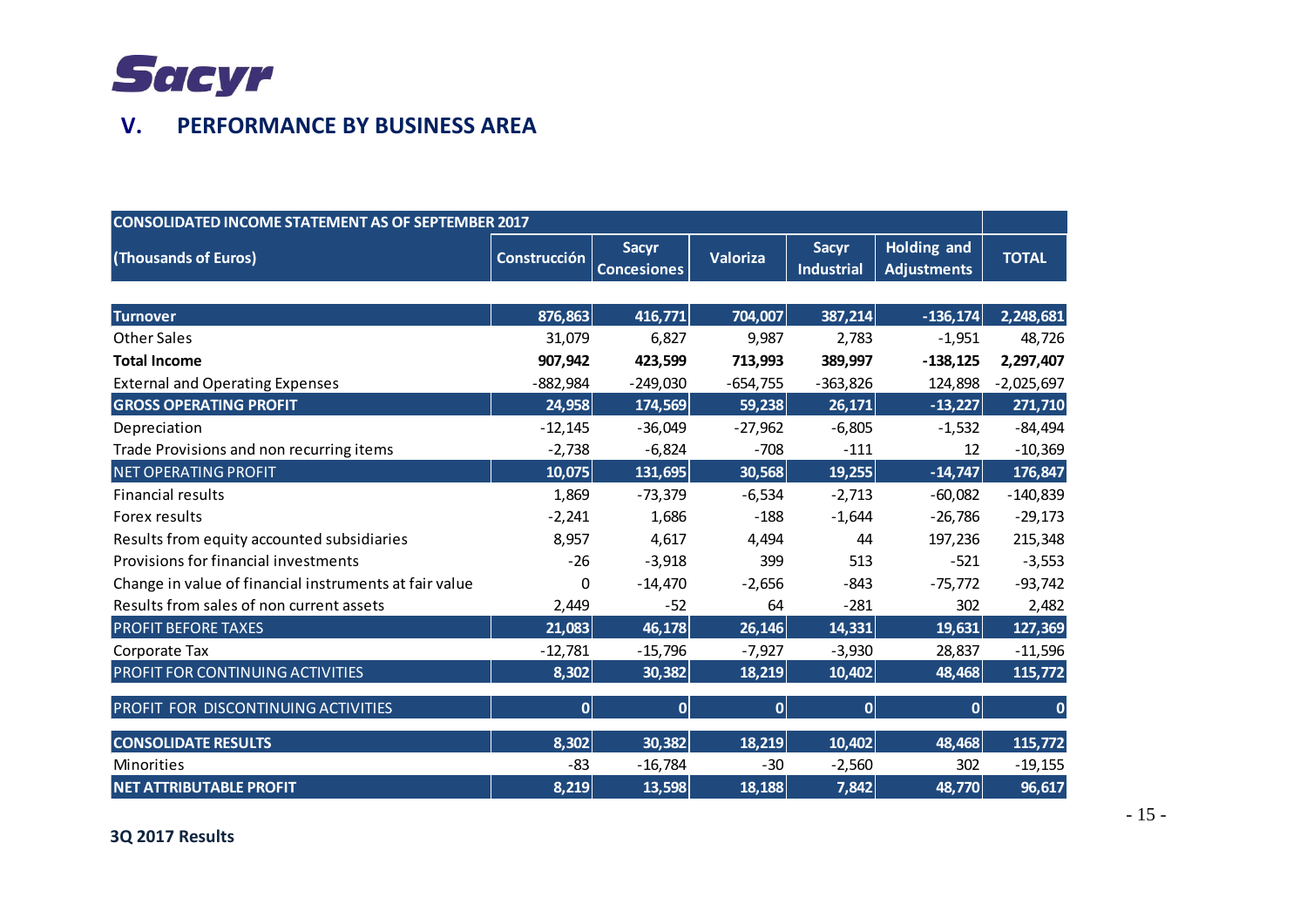

| <b>CONSOLIDATED INCOME STATEMENT AS OF SEPTEMBER 2016</b> |                     |                                    |                 |                                   |                                          |              |
|-----------------------------------------------------------|---------------------|------------------------------------|-----------------|-----------------------------------|------------------------------------------|--------------|
| (Thousands of Euros)                                      | <b>Construcción</b> | <b>Sacyr</b><br><b>Concesiones</b> | <b>Valoriza</b> | <b>Sacyr</b><br><b>Industrial</b> | <b>Holding and</b><br><b>Adjustments</b> | <b>TOTAL</b> |
|                                                           |                     |                                    |                 |                                   |                                          |              |
| <b>Turnover</b>                                           | 996,712             | 401,213                            | 653,921         | 289,743                           | $-180,369$                               | 2,161,221    |
| <b>Other Sales</b>                                        | 34,287              | 10,242                             | 12,658          | 1,869                             | 1,083                                    | 60,139       |
| <b>Total Income</b>                                       | 1,030,999           | 411,455                            | 666,579         | 291,612                           | $-179,286$                               | 2,221,360    |
| <b>External and Operating Expenses</b>                    | $-992,743$          | $-253,170$                         | $-614,074$      | $-269,254$                        | 169,530                                  | $-1,959,711$ |
| <b>GROSS OPERATING PROFIT</b>                             | 38,257              | 158,285                            | 52,505          | 22,358                            | $-9,756$                                 | 261,649      |
| Depreciation                                              | $-12,715$           | $-34,463$                          | $-25,493$       | $-6,860$                          | $-1,350$                                 | $-80,881$    |
| Trade Provisions and non recurring items                  | $-17,254$           | $-7,624$                           | 1,411           | 2,127                             | $-113$                                   | $-21,454$    |
| <b>NET OPERATING PROFIT</b>                               | 8,287               | 116,198                            | 28,423          | 17,625                            | $-11,219$                                | 159,314      |
| <b>Financial results</b>                                  | $-15,819$           | $-65,630$                          | $-7,513$        | $-2,938$                          | $-62,662$                                | $-154,563$   |
| Forex results                                             | 3,876               | $-2,552$                           | $-343$          | $-1,736$                          | $-77$                                    | $-832$       |
| Results from equity accounted subsidiaries                | $-44$               | 1,480                              | 4,767           | 23                                | 108,910                                  | 115,136      |
| Provisions for financial investments                      | $-2,047$            | $-2,950$                           | $-659$          | $-70$                             | 0                                        | $-5,727$     |
| Change in value of financial instruments at fair value    | 0                   | $-15,273$                          | $-2,732$        | $-1,482$                          | 0                                        | $-19,487$    |
| Results from sales of non current assets                  | 886                 | 21,313                             | 20              | 279                               | 0                                        | 22,498       |
| <b>PROFIT BEFORE TAXES</b>                                | $-4,862$            | 52,585                             | 21,965          | 11,699                            | 34,952                                   | 116,340      |
| Corporate Tax                                             | $-9,046$            | $-14,851$                          | $-4,505$        | $-5,184$                          | 17,992                                   | $-15,594$    |
| PROFIT FOR CONTINUING ACTIVITIES                          | $-13,907$           | 37,734                             | 17,459          | 6,515                             | 52,944                                   | 100,746      |
| PROFIT FOR DISCONTINUING ACTIVITIES                       | $\mathbf{0}$        | $\mathbf{0}$                       | $\mathbf 0$     | $\overline{0}$                    | 0                                        | $\mathbf 0$  |
| <b>CONSOLIDATE RESULTS</b>                                | $-13,907$           | 37,734                             | 17,459          | 6,515                             | 52,944                                   | 100,746      |
| Minorities                                                | $-99$               | $-11,565$                          | 152             | $-147$                            | 300                                      | $-11,360$    |
| <b>NET ATTRIBUTABLE PROFIT</b>                            | $-14,007$           | 26,169                             | 17,612          | 6,368                             | 53,244                                   | 89,386       |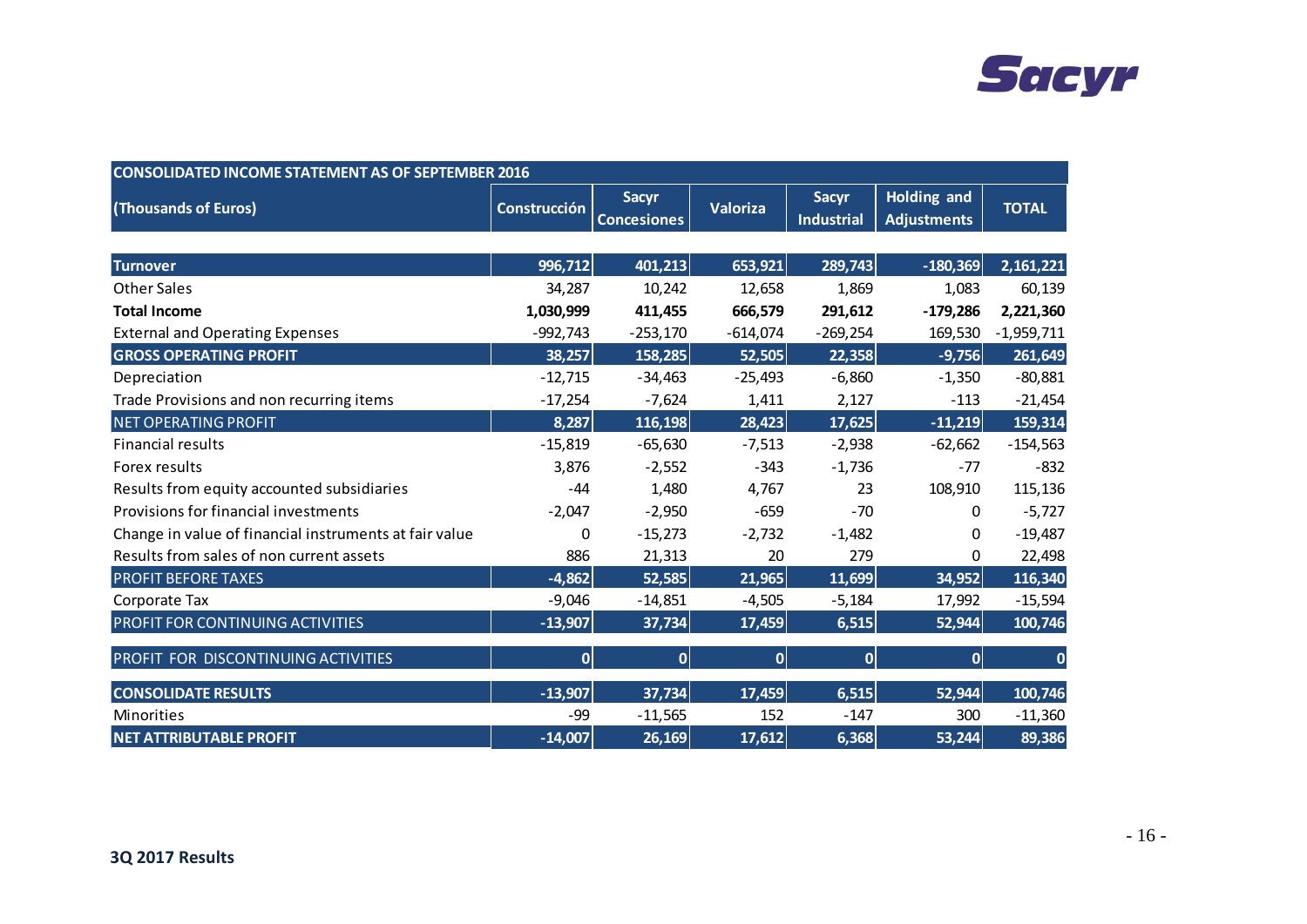

| <b>CONSOLIDATED BALANCE SHEET AS OF SEPTEMBER 2017</b>           |                     |                                    |                 |                                   |                                    |              |
|------------------------------------------------------------------|---------------------|------------------------------------|-----------------|-----------------------------------|------------------------------------|--------------|
| (Thousands of Euros)                                             | <b>Construcción</b> | <b>Sacyr</b><br><b>Concesiones</b> | <b>Valoriza</b> | <b>Sacyr</b><br><b>Industrial</b> | <b>Holding y</b><br><b>Ajustes</b> | <b>TOTAL</b> |
| <b>NON CURRENT ASSETS</b>                                        | 377,012             | 3,286,815                          | 772,119         | 190,135                           | 2,455,876                          | 7,081,957    |
| Intangible Assets                                                | 622                 | 71                                 | 12,028          | 1,676                             | 1,518                              | 15,914       |
| <b>Concessions Investments</b>                                   | 49,425              | 1,077,255                          | 248,925         | $\mathbf 0$                       | 0                                  | 1,375,605    |
| <b>Fixed Assets</b>                                              | 115,133             | 2,496                              | 146,864         | 100,614                           | 3,557                              | 368,665      |
| <b>Financial Assets</b>                                          | 174,802             | 347,949                            | 106,766         | 20,016                            | 2,450,801                          | 3,100,334    |
| Receivables for concession assets                                | 18,548              | 1,621,204                          | 155,880         | $\mathbf 0$                       | 0                                  | 1,795,632    |
| <b>Other non Current Assets</b>                                  | $\Omega$            | 237,840                            | 2,594           | $\Omega$                          | 0                                  | 240,434      |
| Goodwill                                                         | 18,482              | 0                                  | 99,062          | 67,829                            | 0                                  | 185,374      |
| <b>CURRENT ASSETS</b>                                            | 2,288,261           | 965,035                            | 494,349         | 408,025                           | $-411,761$                         | 3,743,909    |
| Non current assets held for sale                                 | $\Omega$            | 280,357                            | $\Omega$        | $\mathbf 0$                       | 169,461                            | 449,818      |
| Inventories                                                      | 148,464             | 290                                | 21,591          | 15,645                            | 10,927                             | 196,918      |
| Receivables for concession assets                                | 81                  | 223,361                            | 1,964           | 0                                 | 0                                  | 225,407      |
| <b>Accounts Receivable</b>                                       | 1,523,641           | 144,227                            | 349,369         | 241,246                           | $-55,541$                          | 2,202,942    |
| <b>Financial Assets</b>                                          | 482,044             | 9,031                              | 69,496          | 49,816                            | $-544,337$                         | 66,051       |
| Cash                                                             | 134,030             | 307,767                            | 51,929          | 101,318                           | 7,728                              | 602,773      |
| <b>ASSETS = LIABILITIES</b>                                      | 2,665,273           | 4,251,850                          | 1,266,468       | 598,160                           | 2,044,115                          | 10,825,866   |
| Equity                                                           | 487,313             | 898,901                            | 287,959         | 143,632                           | 160,487                            | 1,978,293    |
| Shareholder's Equity                                             | 491,200             | 624,095                            | 278,406         | 92,036                            | 164,536                            | 1,650,273    |
| Minority Interests                                               | $-3,887$            | 274,806                            | 9,553           | 51,596                            | $-4,049$                           | 328,020      |
| <b>NON CURRENT LIABILITIES</b>                                   | 672,833             | 2,648,285                          | 592,084         | 100,930                           | 1,461,476                          | 5,475,609    |
| <b>Financial Debt</b>                                            | 203,932             | 1,915,532                          | 299,014         | 74,761                            | 453,695                            | 2,946,933    |
| Financial Instruments at fair value                              | 0                   | 137,501                            | 14,419          | 677                               | 85,445                             | 238,042      |
| Provisions                                                       | 350,094             | 92,566                             | 109,394         | 10,865                            | $-195,544$                         | 367,374      |
| Other non current Liabilities                                    | 118,807             | 502,687                            | 169,257         | 14,628                            | $-292,924$                         | 512,455      |
| Other hedged debt                                                | 0                   | 0                                  | 0               | 0                                 | 1,410,804                          | 1,410,804    |
| <b>CURRENT LIABILITIES</b>                                       | 1,505,128           | 704,663                            | 386,425         | 353,597                           | 422,151                            | 3,371,965    |
| Liabilities associated with the non current assets held for sale | $\mathbf 0$         | $\mathbf 0$                        | $\mathbf 0$     | $\mathbf 0$                       | 175,855                            | 175,855      |
| <b>Financial Debt</b>                                            | 197,849             | 365,625                            | 86,250          | 49,282                            | 214,935                            | 913,941      |
| Financial instruments at fair value                              | 0                   | 14,453                             | 1,397           | 684                               | 0                                  | 16,534       |
| <b>Trade Accounts Payable</b>                                    | 745,678             | 246,153                            | 125,502         | 246,246                           | 38,499                             | 1,402,077    |
| <b>Operating Provisions</b>                                      | 76,820              | 16,402                             | 21,570          | 5,018                             | 93,633                             | 213,444      |
| Other current liabilities                                        | 484,781             | 62,030                             | 151,706         | 52,367                            | $-100,771$                         | 650,114      |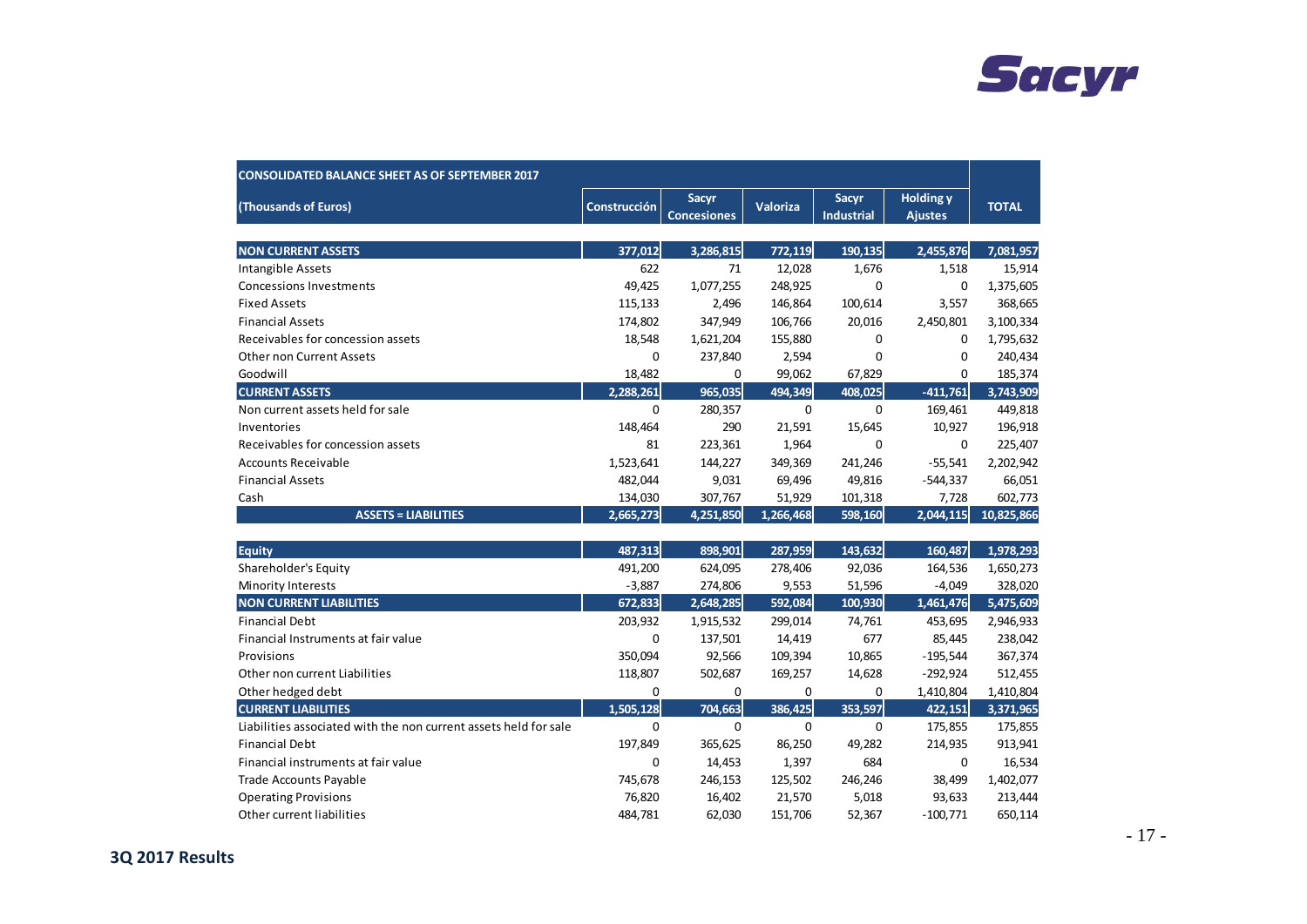

| (Thousands of Euros)                                             | <b>Construcción</b> | <b>Sacyr</b><br><b>Concesiones</b> | <b>Valoriza</b> | Sacyr<br><b>Industrial</b> | <b>Holding y</b><br><b>Ajustes</b> | <b>TOTAL</b> |
|------------------------------------------------------------------|---------------------|------------------------------------|-----------------|----------------------------|------------------------------------|--------------|
| <b>NON CURRENT ASSETS</b>                                        | 363,685             | 3,200,814                          | 716,131         | 191,383                    | 2,551,750                          | 7,023,764    |
| Intangible Assets                                                | 633                 | 47                                 | 9,083           | 1,961                      | 1,320                              | 13,044       |
| <b>Concessions Investments</b>                                   | 50,405              | 1,091,406                          | 260,455         | $\mathbf 0$                | $\mathbf 0$                        | 1,402,267    |
| <b>Fixed Assets</b>                                              | 118,270             | 3,105                              | 135,638         | 102,192                    | 4,145                              | 363,350      |
| <b>Financial Assets</b>                                          | 157,156             | 281,039                            | 106,275         | 19,401                     | 2,546,285                          | 3,110,156    |
| Receivables for concession assets                                | 18,738              | 1,591,154                          | 102,735         | $\mathbf 0$                | $\mathbf 0$                        | 1,712,627    |
| <b>Other non Current Assets</b>                                  | $\mathbf 0$         | 234,063                            | 2,757           | $\mathbf 0$                | $\mathbf 0$                        | 236,820      |
| Goodwill                                                         | 18,482              | 0                                  | 99,188          | 67,829                     | $\mathbf 0$                        | 185,500      |
| <b>CURRENT ASSETS</b>                                            | 2,345,295           | 857,383                            | 600,220         | 258,789                    | $-396,505$                         | 3,665,181    |
| Non current assets held for sale                                 | $\mathbf 0$         | 279,928                            | $\mathbf 0$     | $\Omega$                   | 195,478                            | 475,406      |
| Inventories                                                      | 154,128             | 17,278                             | 40,359          | 23,441                     | 915                                | 236,121      |
| Receivables for concession assets                                | 0                   | 170,040                            | 3,837           | 0                          | $\mathbf 0$                        | 173,877      |
| Accounts Receivable                                              | 1,536,256           | 104,884                            | 346,959         | 174,660                    | $-97,076$                          | 2,065,683    |
| <b>Financial Assets</b>                                          | 506,616             | 6,321                              | 74,628          | 8,366                      | $-503,145$                         | 92,787       |
| Cash                                                             | 148,295             | 278,931                            | 134,437         | 52,322                     | 7,323                              | 621,308      |
| <b>ASSETS = LIABILITIES</b>                                      | 2,708,980           | 4,058,197                          | 1,316,351       | 450,172                    | 2,155,245                          | 10,688,945   |
| <b>Equity</b>                                                    | 510.109             | 863,066                            | 270,669         | 133,573                    | 302.983                            | 2,080,399    |
| Shareholder's Equity                                             | 514,341             | 633,437                            | 260,885         | 84,535                     | 298,326                            | 1,791,524    |
| Minority Interests                                               | $-4,233$            | 229,629                            | 9,784           | 49,037                     | 4,657                              | 288,875      |
| <b>NON CURRENT LIABILITIES</b>                                   | 659,964             | 2,510,324                          | 573,885         | 58,947                     | 1,468,509                          | 5,271,628    |
| <b>Financial Debt</b>                                            | 203,075             | 1,876,519                          | 273,310         | 40,689                     | 1,212,085                          | 3,605,678    |
| Financial Instruments at fair value                              | $-24$               | 132,374                            | 17,506          | 1,133                      | 34,840                             | 185,829      |
| Provisions                                                       | 343,042             | 92,128                             | 115,759         | 2,808                      | $-183,310$                         | 370,428      |
| Other non current Liabilities                                    | 113,871             | 409,303                            | 167,309         | 14,317                     | $-213,401$                         | 491,399      |
| Other hedged debt                                                | 0                   | $\mathbf 0$                        | $\mathbf 0$     | $\mathbf 0$                | 618,294                            | 618,294      |
| <b>CURRENT LIABILITIES</b>                                       | 1,538,907           | 684,807                            | 471,797         | 257,653                    | 383,753                            | 3,336,918    |
| Liabilities associated with the non current assets held for sale | 0                   | $\mathbf 0$                        | $\mathbf 0$     | 0                          | 203,042                            | 203,042      |
| <b>Financial Debt</b>                                            | 218,572             | 341,528                            | 95,486          | 61,375                     | 112,099                            | 829,062      |
| Financial instruments at fair value                              | 0                   | 19,033                             | 1,326           | 1,015                      | 0                                  | 21,375       |
| <b>Trade Accounts Payable</b>                                    | 880,389             | 231,396                            | 226,281         | 151,916                    | 60,229                             | 1,550,211    |
| <b>Operating Provisions</b>                                      | 96,420              | 5,540                              | 21,599          | 3,586                      | 93,633                             | 220,778      |
| Other current liabilities                                        | 343,526             | 87,309                             | 127,104         | 39,761                     | $-85,250$                          | 512,450      |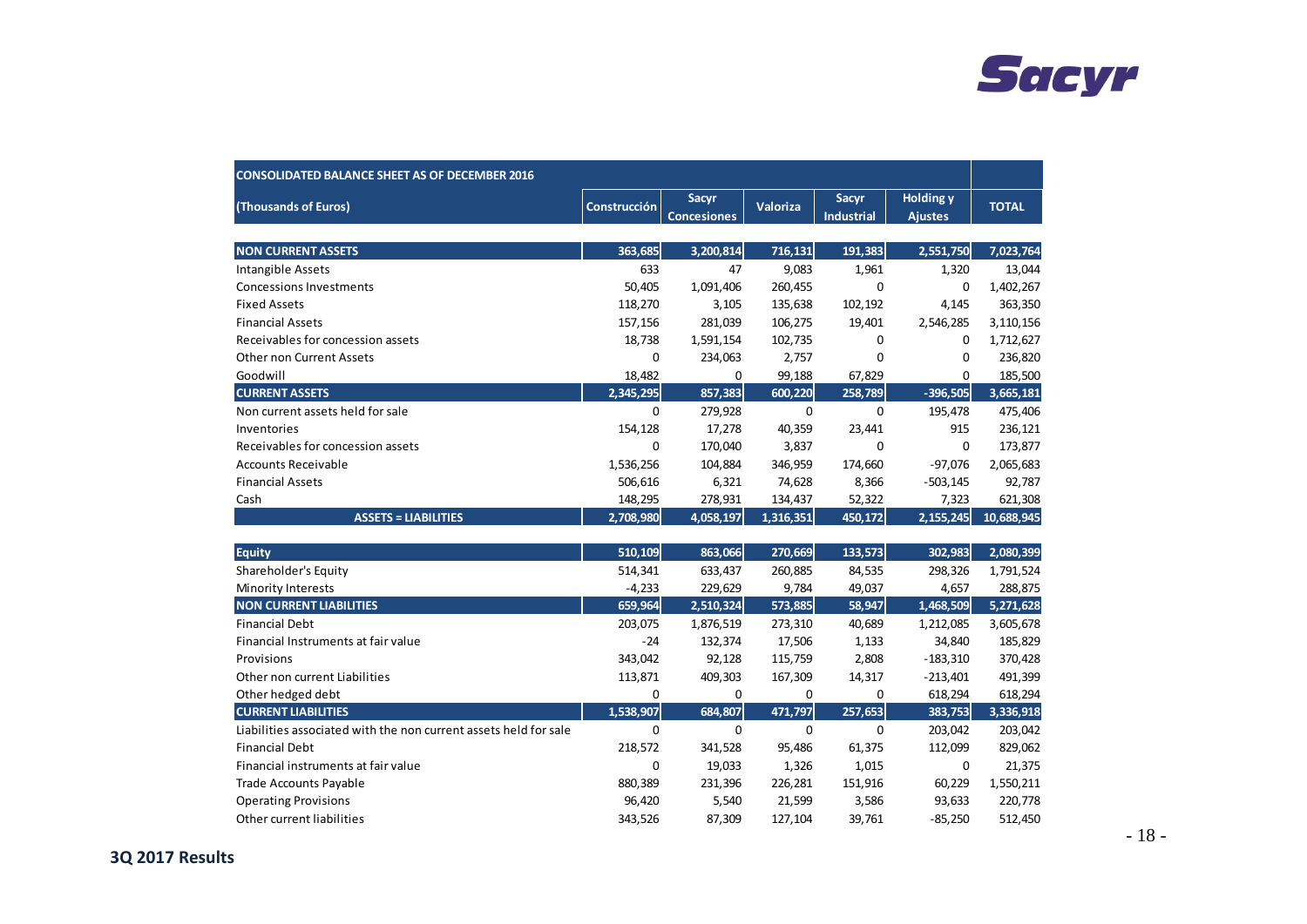

### **CONSTRUCTION**

| <b>CONSTRUCTION (Thousands of euros)</b>                                      | 9M 2017 | 9M 2016 | % Chg    |
|-------------------------------------------------------------------------------|---------|---------|----------|
| Revenue                                                                       | 877     | 997     | $-12.0%$ |
| Sacyr Construcción                                                            | 750     | 742     | 1.1%     |
| Somague                                                                       | 127     | 255     | $-50.2%$ |
| <b>EBITDA</b>                                                                 | 25      | 38      | $-34.8%$ |
| Sacyr Construcción                                                            | 32      | 40      | $-19.8%$ |
| Somague                                                                       | (7)     | (2)     | n.s.     |
| <b>EBITDA Margin</b>                                                          | 2.8%    | 3.8%    |          |
| <b>EBITDA Margin Sacyr Construccion</b>                                       | 4.3%    | 5.4%    |          |
| <b>EBITDA Margin Somague</b>                                                  | $-5.6%$ | $-0.7%$ |          |
| Backlog*                                                                      | 4,338   | 4,131   | 5.0%     |
| International                                                                 | 3,789   | 3,469   | 9.2%     |
| % International Backlog                                                       | 87%     | 84%     |          |
| <b>Months of activity</b><br>$\sim$ $\sim$ $\sim$ $\sim$ $\sim$ $\sim$ $\sim$ | 45      | 37      |          |

\* Backlog compared 9M17/2H16

Construction division revenue totalled  $\epsilon$ 877 million in the first nine months of 2017. The fall in revenue year on year was due to the slowdown in activity in Spain and Somague. However, Sacyr Construcción recorded international growth of 10%. Sacyr Construcción's growth was a result of the increase in activity in Italy, Qatar and Peru, which offset the slowdown of the business in Spain.

With regard to Somague, the slowdown observed since last year in the activity of the Portuguese subsidiary, has led to a 50% year-on-year decline in revenue, caused by the slowdown in the markets in which it operates.

Sacyr Construcción's EBITDA margin was 4.3%, bolstered by its international activity and efficient project selection. The negative performance of the EBITDA margin for Somague's projects in the first nine months of 2017 placed the global construction margin at 2.8%.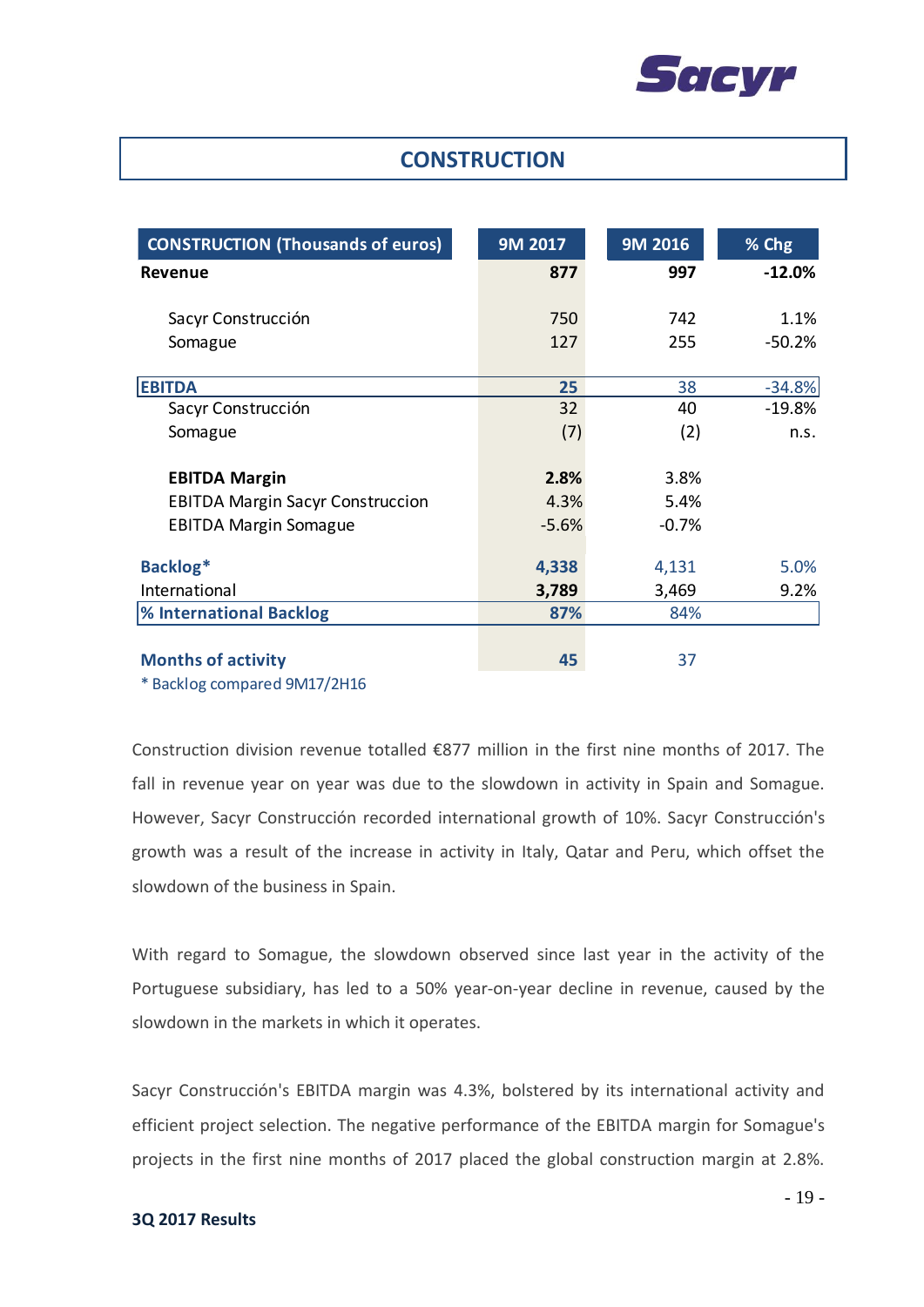

This movement in Sacyr Construcción, which will reverse in the next few months, is due to delays in compulsory purchases and obtaining environmental and property permits for certain projects in Colombia, Chile, Paraguay and Uruguay.

The construction backlog stood at  $\epsilon$ 4,338 million, a 5% increase in the first nine months of the year. The backlog covers 45 months of business at the current rate of revenue. 87% of this backlog is overseas.

The following projects awarded in the first nine months of 2017 particularly stand out:

- Renovation, maintenance and upkeep works on the 91.5 km Pirámides-Tulancingo Pachuca motorway; this project has a revenue backlog of €41 million.
- The design, construction and outfitting of the general hospital in Pachuca (Mexico) for €18 million.
- The construction of the 4G road corridor between Cúcuta and Pamplona (Colombia), with an estimated €479 million for construction. This is the fourth 4G concession project that Sacyr has been awarded in Colombia.
- The construction project of Route 2 (between Asunción and Coronel Oviedo) and Route 7 (between Coronel Oviedo and Caaguazú) in Paraguay, with an expected investment of €277 million in its construction.
- The construction of the Quillota-Petorca Bi-provincial Hospital in the Valparaiso Region (Chile), for €128 million.
- The sewage system works for plots A and B of the QEZ-1 development zone in Doha, Qatar, for the amount of approximately €19 million.
- The construction of the Ciudad Acuña regional general hospital, in the Mexican state of Coahuila for €21 million.
- The construction of an industrial plant for the production of Spanish cold meat products in Jabugo (Huelva) for €39 million.
- After the reporting date, Sacyr Construcción was awarded the project to build the Tláhuac Hospital in Mexico.

#### **3Q 2017 Results**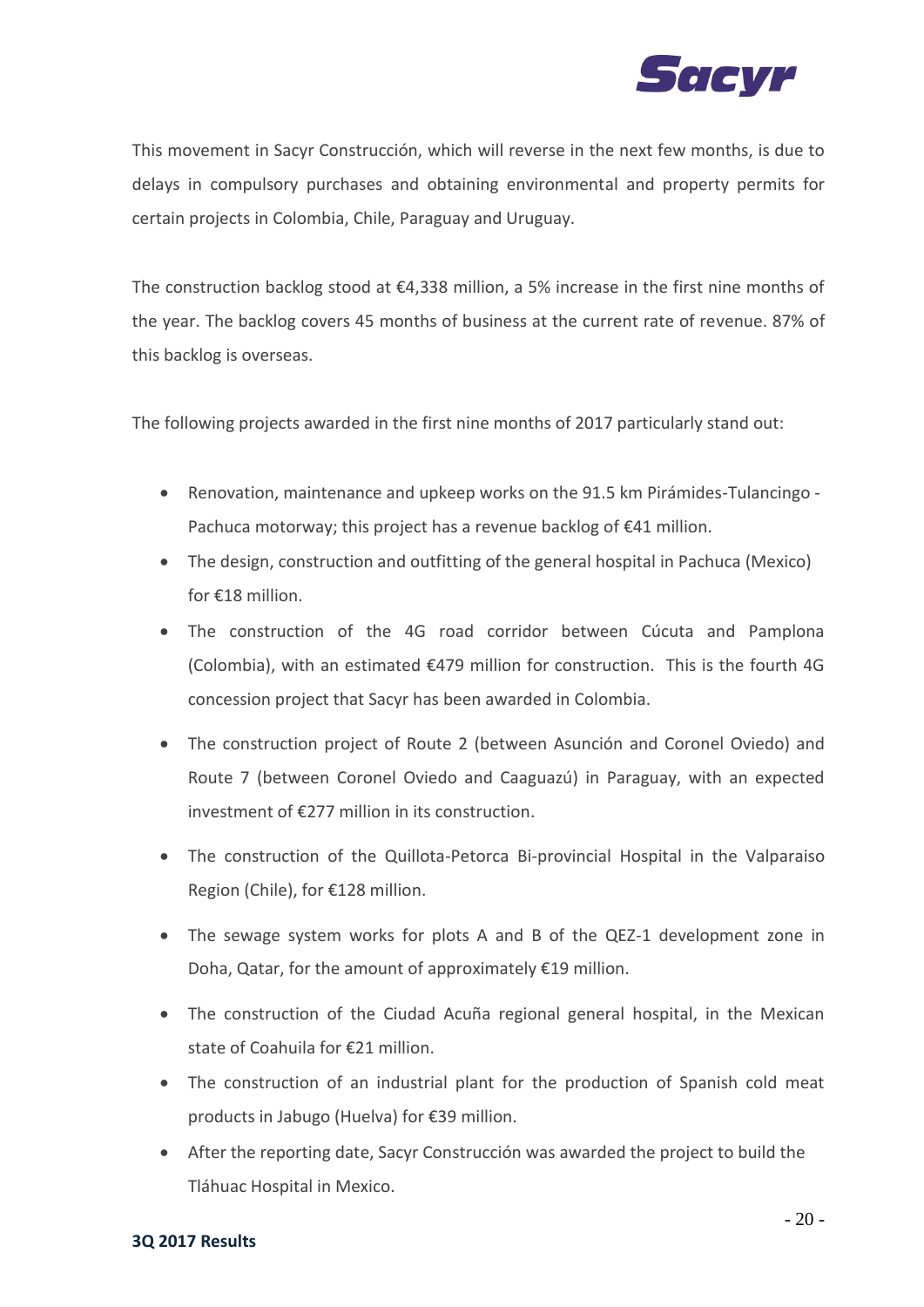

## **SACYR CONCESIONES**

| <b>CONCESSIONS (Thousands of euros)</b> | 9M 2017 | 9M 2016 | % Chg. |
|-----------------------------------------|---------|---------|--------|
| Revenue                                 | 416,771 | 401,213 | 4%     |
| Revenue from construction               | 140,506 | 168,332 | $-17%$ |
| <b>Revenue from concessions</b>         | 276,265 | 232,881 | 19%    |
| <b>EBITDA</b>                           | 174,569 | 158,285 | 10%    |
|                                         |         |         |        |
| <b>EBITDA Margin</b>                    | 63.2%   | 68.0%   |        |
| <b>NET PROFIT</b>                       | 13,598  | 26,169  |        |

- Revenue from the concessions activity totalled €417 million, an increase of 4% compared to the same period last year.
- Revenue from concessions grew by 19% to €276 million at 30 September 2017. This significant increase is due to the improved traffic figures on Spanish motorways (Arlanzón, Guadalmedina, Turia…), the start-up of the Chilean motorway Valles del Bio Bio (in August 2016), and the contribution from Chilean motorways.
- The remaining €141 million corresponded to construction revenue, which was down 17% owing mainly to the reduction in income as a result of completing the works in Chile (Rutas de Algarrobo, Antofagasta Hospital...). Revenue from construction in the quarter showed a smaller fall than in previous quarters, as the completion of key projects in Chile was offset by the start of projects in Uruguay, Paraguay and Peru.
- At 30 September 2017. EBITDA stood at €175 million, up 10% compared to the same period in the previous year.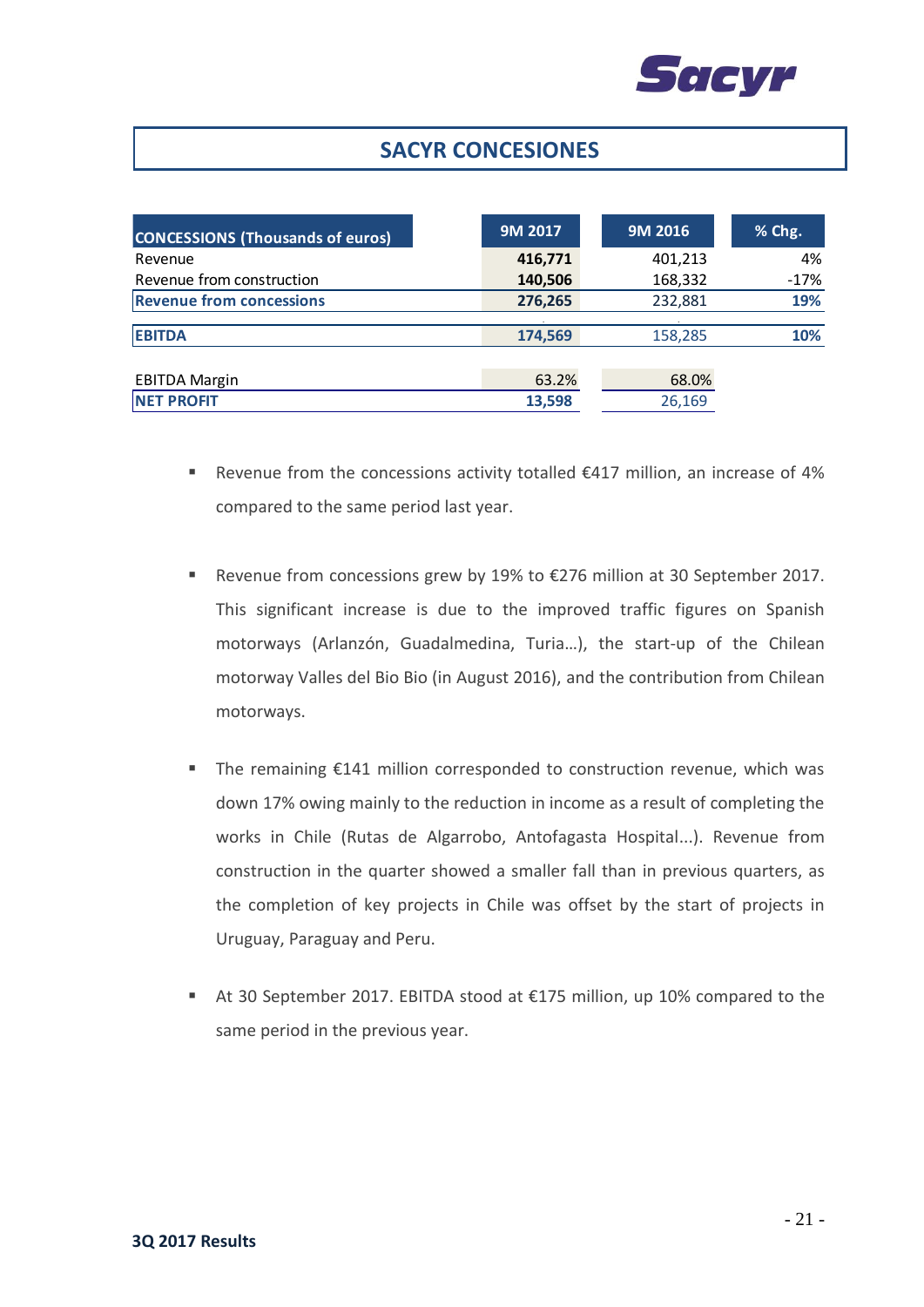

|                                                                      | <b>REVENUE</b>   |                 |                  |  |
|----------------------------------------------------------------------|------------------|-----------------|------------------|--|
| (€ Thousands)                                                        | 9M 2017          | 9M 2016         | Var. (%)         |  |
| AUTOVÍA DEL TURIA                                                    | 10,154           | 9,204           | 10.3%            |  |
| AUTOVÍA NOROESTE C.A.R.M.                                            | 5,347            | 6,245           | $-14.4%$         |  |
| <b>VIASTUR</b>                                                       | 5,395            | 5,229           | 3.2%             |  |
| PALMA MANACOR                                                        | 8,514            | 7,945           | 7.2%             |  |
| AUTOVÍA DEL BARBANZA                                                 | 7,780            | 7,485           | 3.9%             |  |
| AUTOVÍA DEL ERESMA<br>AUTOVÍA DEL ARLANZÓN                           | 5,378            | 5,014           | 7.3%             |  |
| <b>INTERCAMBIADOR DE MONCLOA</b>                                     | 27,927<br>8,870  | 26,318<br>9,363 | 6.1%<br>$-5.3%$  |  |
| <b>INTERCAMBIADOR DE PLAZA ELÍPTICA</b>                              | 4,800            | 4,938           | $-2.8%$          |  |
| AUTOPISTA DE GUADALMEDINA                                            | 12,454           | 11,390          | 9.3%             |  |
| <b>HOSPITAL DE PARLA</b>                                             | 10,171           | 10,969          | $-7.3%$          |  |
| <b>HOSPITAL DE COSLADA</b>                                           | 10,852           | 10,603          | 2.3%             |  |
| <b>HOLDINGS</b>                                                      | 1,586            | 1,944           | $-18.4%$         |  |
| <b>SPAIN</b>                                                         | 119,229          | 116,646         | 2.2%             |  |
| <b>HOLDINGS</b>                                                      | 912              | 905             | 0.8%             |  |
| <b>IRELAND</b>                                                       | 912              | 905             | 0.8%             |  |
| <b>HOSPITAL BRAGA</b>                                                |                  | 1,239           | $-100.0%$        |  |
| HOSPITAL DE VILA FRANCA                                              |                  | 1,285           | $-100.0%$        |  |
| PARQUE DO NOVO HOSPITAL                                              |                  | 155             | $-100.0%$        |  |
| <b>HOLDINGS</b>                                                      | 664              | 799             | $-16.9%$         |  |
| <b>ESCALA PARQUE</b>                                                 |                  | 327             | $-100.0%$        |  |
| <b>PORTUGAL</b>                                                      | 664              | 3,805           | $-82.5%$         |  |
| <b>HOLDINGS</b>                                                      | 1,178            | 1,010           | 16.7%            |  |
| RUTAS DEL DESIERTO - ACCESOS A IQUIQUE                               | 15,579           | 14,693          | 6.0%             |  |
| VALLES DEL BIO BIO - CONCEPCIÓN CABRERO                              | 26,758           | 18,088          | 47.9%            |  |
| VALLES DEL DESIERTO - VALLENAR CALDERA                               | 18,014           | 17,158          | 5.0%             |  |
| RUTA 43 - LIMARI                                                     | 2,449            | 1,172           | 109.0%           |  |
| <b>HOSPITAL ANTOFAGASTA</b><br>SERENA VALLENAR - RUTAS DEL ALGARROBO | 15,690<br>22,802 | 9,425<br>23,105 | 66.5%<br>$-1.3%$ |  |
| <b>CHILE</b>                                                         | 102,471          | 84,651          | 21.1%            |  |
| <b>CONVIAL SIERRA NORTE</b>                                          | 9,670            | 10,456          | $-7.5%$          |  |
| <b>PERU</b>                                                          | 9,670            | 10,456          | $-7.5%$          |  |
|                                                                      |                  |                 |                  |  |
| <b>HOLDINGS</b><br><b>MONTES DE MARÍA</b>                            | 619              |                 | n/a              |  |
| RUMICHACA                                                            | 13,295<br>15,215 | 9,863<br>6,553  | 34.8%<br>132.2%  |  |
| PAMPLONA-CÚCUTA                                                      | 13,783           |                 | n/a              |  |
| <b>COLOMBIA</b>                                                      | 42,911           | 16,417          | 161.4%           |  |
| <b>HOLDINGS</b>                                                      | 17               |                 | n/a              |  |
| RUTAS DEL LITORAL                                                    | 59               | 3               | 2206.8%          |  |
| <b>URUGUAY</b>                                                       | 75               | $\overline{3}$  | 2865.5%          |  |
| <b>RUTAS DEL ESTE</b>                                                | 333              |                 | n/a              |  |
| <b>PARAGUAY</b>                                                      | 333              |                 | n/a              |  |
| <b>TOTAL WITHOUT CONSTRUCTION INCOME</b>                             | 276,265          | 232,881         | 18.6%            |  |
| CONSTRUCTION INCOME                                                  | 140,506          | 168,332         | $-16.5%$         |  |
| <b>TOTAL</b>                                                         | 416,771          | 401,213         | 3.9%             |  |

 $\bar{z}$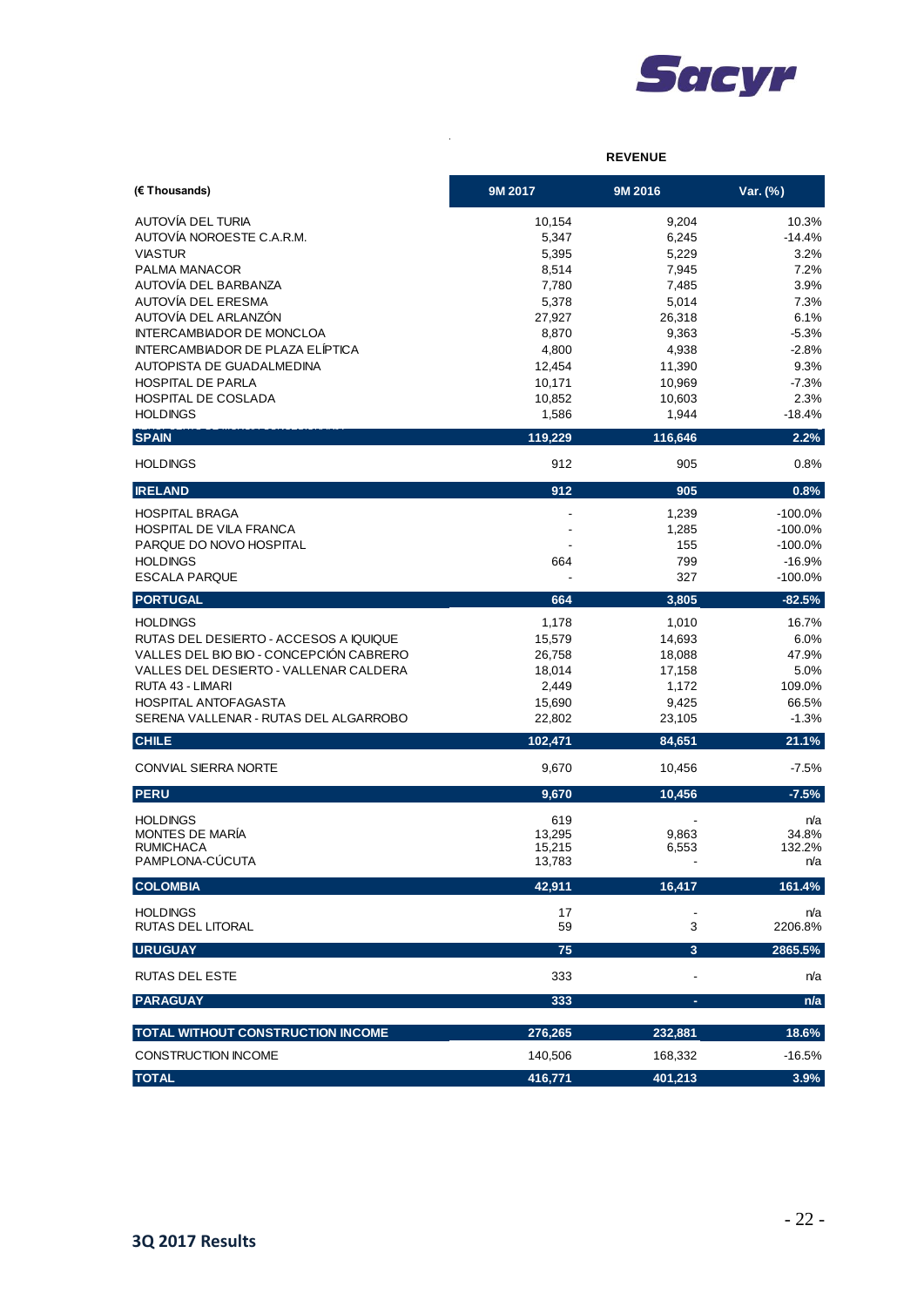

### **TRAFFIC PERFORMANCE**

The positive trends in traffic of previous periods were consolidated, with average growth in our concessions in Spain of 4.26%. The following table shows traffic data:

|                                           | <b>ACCUMULATED ADT</b> |                          |         |  |
|-------------------------------------------|------------------------|--------------------------|---------|--|
|                                           | 9M 2017                | 9M 2016                  | Var.    |  |
| <b>SHADOW TOLL HIGHWAY SPAIN</b>          |                        |                          |         |  |
| - AUTOVIA DEL NOROESTE                    | 12,308                 | 11,626                   | 5.9%    |  |
| - Ma-15 PALMA-MANACOR                     | 25,778                 | 24,142                   | 6.8%    |  |
| - AS-II OVIEDO-GIJÓN (VIASTUR)            | 23,394                 | 22,761                   | 2.8%    |  |
| - AUTURSA CV-35                           | 39,088                 | 37,973                   | 2.9%    |  |
| - ERESMA                                  | 8,193                  | 7,733                    | 5.9%    |  |
| - BARBANZA                                | 14,010                 | 13,592                   | 3.1%    |  |
| - ARLANZON                                | 22,570                 | 21,768                   | 3.7%    |  |
|                                           |                        |                          |         |  |
| <b>TOLL HIGHWAY SPAIN</b>                 |                        |                          |         |  |
| - AP-46 MÁLAGA - LAS PEDRIZAS             | 12,922                 | 11,923                   | 8.4%    |  |
| <b>TOLL HIGHWAYS OTHER COUNTRIES</b>      |                        |                          |         |  |
|                                           |                        |                          |         |  |
| - N6 GALWAY-BALLINASLOE                   | 11,666                 | 11,186                   | 4.3%    |  |
| - VALLES DEL DESIERTO                     | 4,814                  | 4,716                    | 2.1%    |  |
| - R-1 RUTAS DEL DESIERTO                  | 5,603                  | 5,648                    | $-0.8%$ |  |
| - R-16 RUTAS DEL DESIERTO                 | 7,542                  | 7,377                    | 2.2%    |  |
| - RUTAS DEL ALGARROBO RG- III             | 4,440                  | 4,313                    | 2.9%    |  |
| - RUTAS DEL ALGARROBO RG-IV               | 4,658                  | 3,860                    | 20.7%   |  |
| - VALLES DEL BIO-BIO - HUINANCO (4)       | 8,530                  |                          |         |  |
| - VALLES DEL BIO-BIO - PUENTES NEGROS (4) | 2,463                  |                          |         |  |
| - MONTES DE MARÍA                         | 3,064                  | 3,019                    | 1.5%    |  |
| - UNIÓN VIAL DEL SUR                      | 6,012                  | 6,026                    | $-0.2%$ |  |
| - DESARROLLO VIAL AL MAR                  | 7,103                  | $\overline{\phantom{a}}$ |         |  |

NOTE: HIGHWAYS WITH NO DATA IN ACCUMULATED ADT 9M2016 ARE CONCESSIONS WITH LESS THAN 12 MONTHS INTO OPERATION.

All our shadow toll road concessions in Spain reported higher levels of traffic in comparison with the same period in 2016. A particular highlight was the 8% increase in traffic on the Malaga - Las Pedrizas motorway.

### **CONTRACT WINS**

Sacyr Concesiones' concessions backlog to 30 September 2017 totalled €16,906 million, of which 71% is international.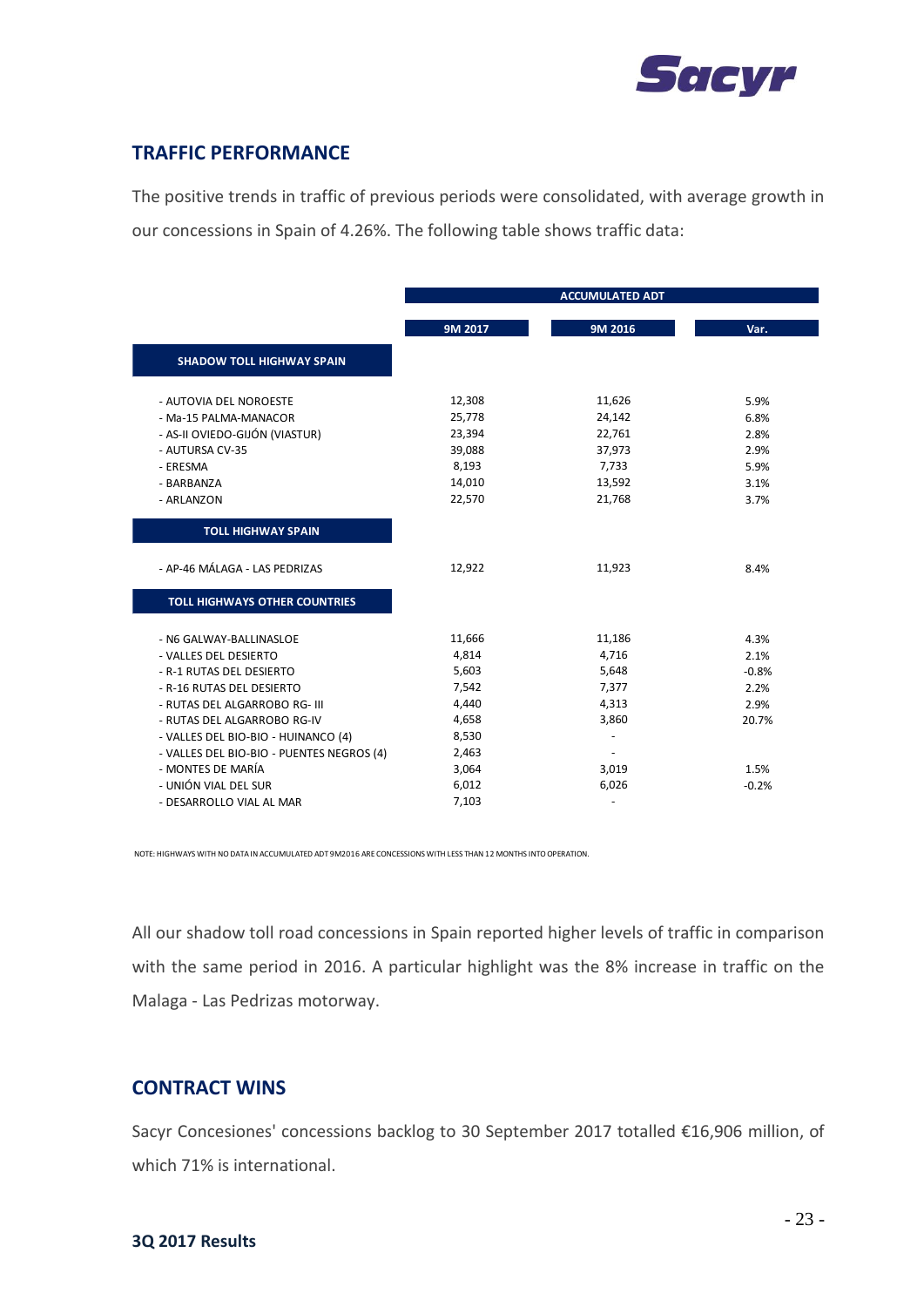

- Sacyr has entered the Mexican concessions market with road renovation and maintenance services. The General Directorate of Road Maintenance in Mexico has awarded Sacyr Concesiones its first Public Private Partnership (PPP) project in the country: the renovation, maintenance and upkeep of 91.5 km of highway between Pirámides, Tulancingo and Pachuca. The project consists of the renovation, maintenance and upkeep of two road sections: Pirámides - Tulancingo and Tulancingo – Pachuca, in the states of México and Hidalgo. This road has an Average Daily Traffic (ADT) of 19,743 vehicles and a revenue backlog of €235 million.
- In the first nine months of 2017, Sacyr Concesiones was awarded the fourth 4G concession project in Colombia, positioning it as the concession which has been awarded the most projects within the Colombian national infrastructure plan. The Cúcuta – Pamplona motorway road corridor is in the Norte de Santander department in the north-east of the country. The project, which has a revenue backlog of €2,441 million, involves the construction of 47 km of second carriageway, 4 km of single carriageway, and the refurbishment of a further 67 km.
- Sacyr Concesiones was also awarded the first concession motorway project in Paraguay, in the city of Asunción. The project involves the award of the construction and operation of Route 2 (between Asunción and Coronel Oviedo) and Route 7 (between Coronel Oviedo and Caaguazú) with an expected investment in its construction of €475 million and revenue backlog of €1,350 million throughout the 30 year concession term.
- After the reporting date, Sacyr Concesiones also won the concession for the Tláhuac Hospital in Mexico.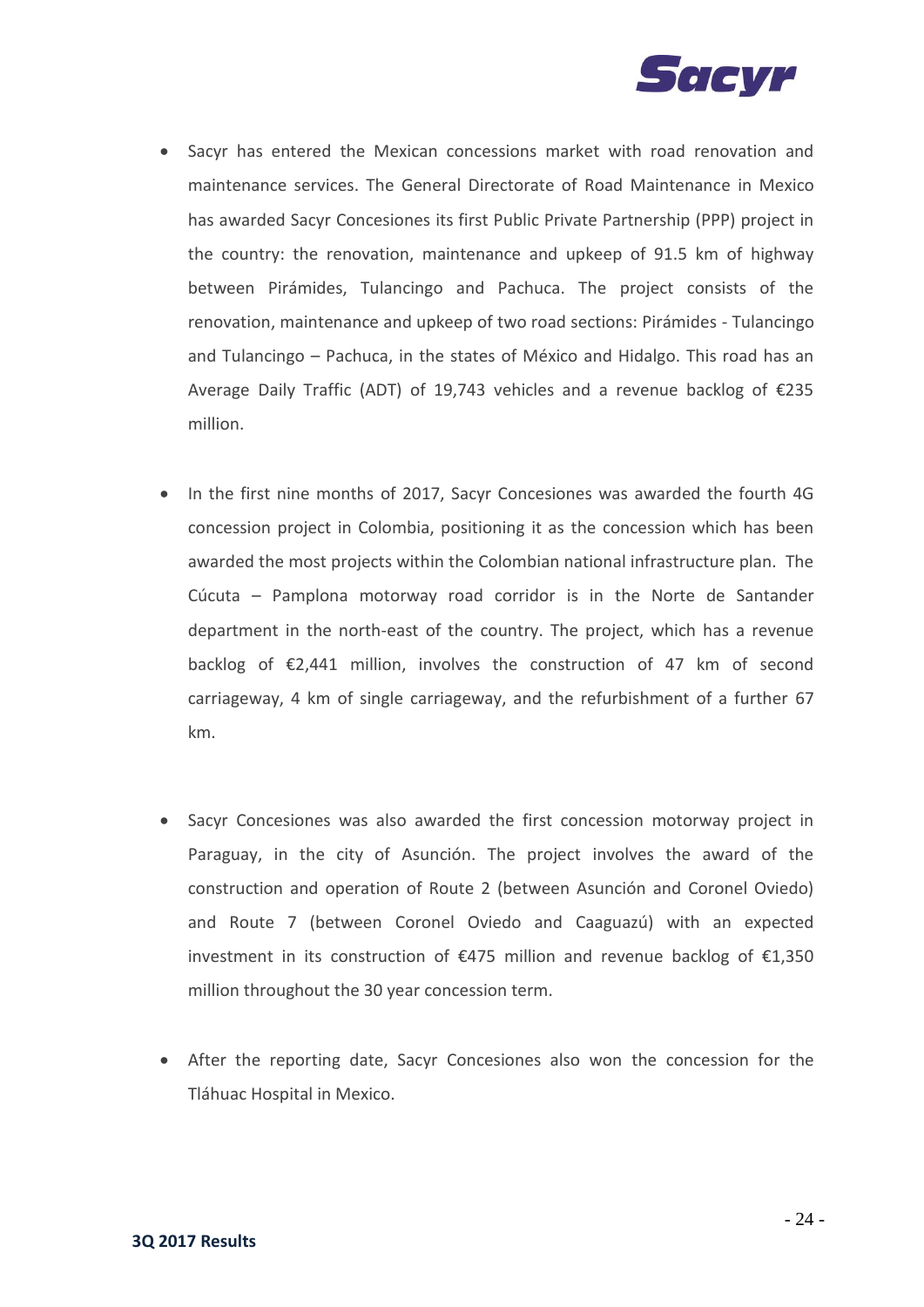

## **VALORIZA**

At 30 September 2017, revenue at Valoriza amounted to €704 million, which represents growth of 8% and reflects the positive trend of this business.

Revenue by business line is as follows:

- There was revenue growth of 24% in Multiservices as a result of the contribution from major contracts awarded during 2016, such as for dependency services.
- Environment revenue increased by 21%, thanks to urban waste collection services.
- Changes in revenue in the Water business line mainly resulted from the transfer of the Water EPC division to Sacyr Industrial in the first quarter of 2017.

| <b>VALORIZA (Thousands of Euros)</b> | 9M 2017 | 9M 2016 | % Chg.   |
|--------------------------------------|---------|---------|----------|
|                                      |         |         |          |
| <b>REVENUE</b>                       | 704.007 | 653.921 | 8%       |
| Environment                          | 292.794 | 262.055 | 11,7%    |
| <b>Multi-Services</b>                | 325.105 | 281.710 | 15,4%    |
| Water                                | 83.414  | 108.444 | $-23,1%$ |
| Central                              | 2.694   | 1.712   | 57,4%    |
| <b>EBITDA</b>                        | 59.238  | 52.505  | 13%      |
| Environment                          | 33.450  | 32.225  | 3,8%     |
| <b>Multi-Services</b>                | 11.649  | 12.467  | $-6,6%$  |
| Water                                | 14.593  | 7.711   | 89,2%    |
| <b>Central</b>                       | (454)   | 102     | n.a.     |
| <b>EBITDA Margin</b>                 | 8,4%    | 8,0%    | 5%       |

EBITDA totalled €59 million, up 13% on the same period last year. This improved profitability is due to the general increase in the profitability of contracts. The EBITDA margin was 8.4%.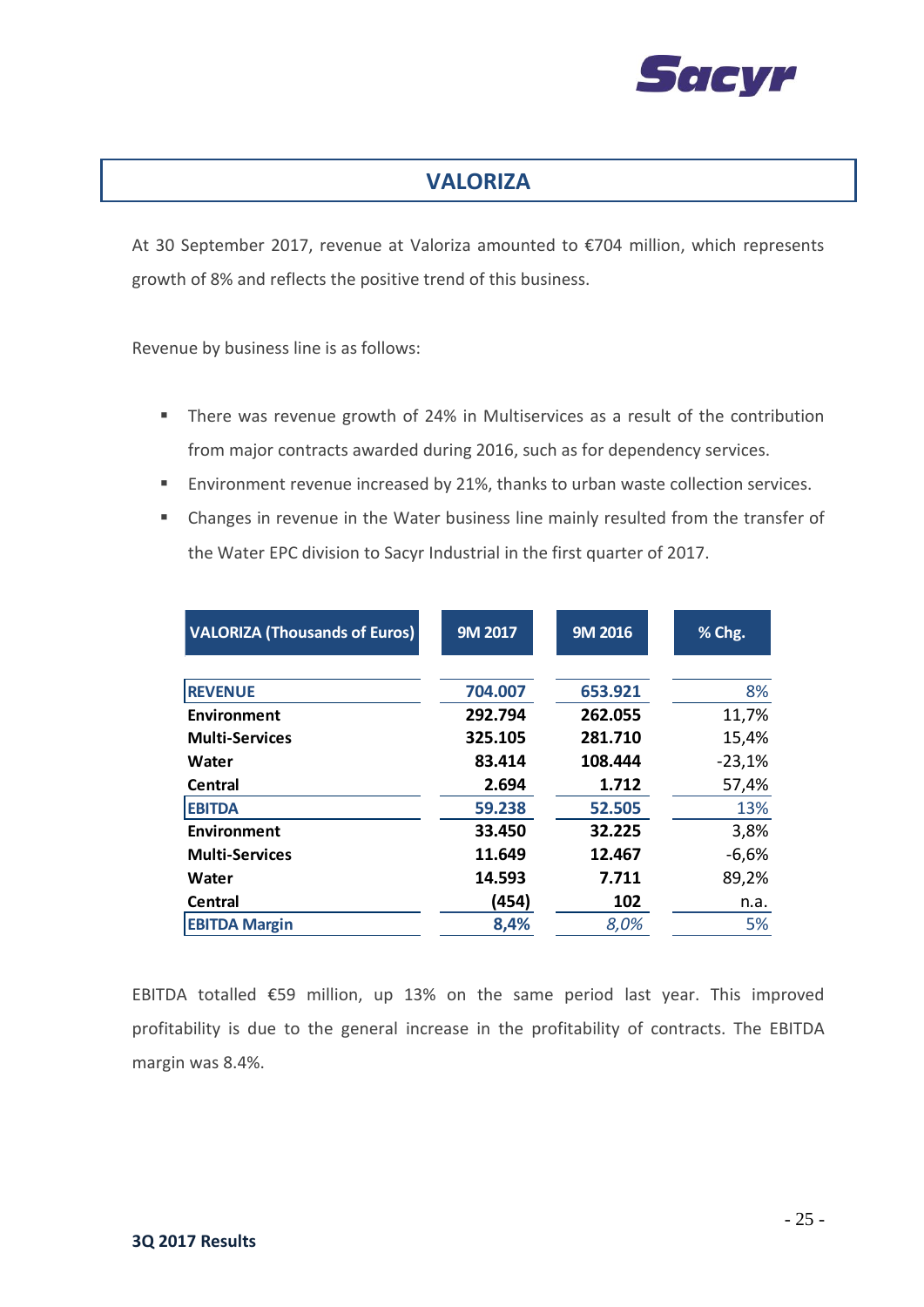

### CONTRACTING AND BACKLOG

Valoriza's backlog totalled €6,029 million. 30% of this backlog is international. Valoriza continues to see vigorous commercial activity across all business areas both in Spain and abroad. Valoriza Facilities has entered the Chilean building maintenance market through two contracts (Iquique free trade zone and the Senate of the Republic of Chile).

Some of the most noteworthy contracts won are as follows:

- Water:
	- o Replacement and repair of the recycled water supply network of Canal de Isabel II Gestión in Madrid, for €8 million.
	- o Operation and maintenance services for the "la China" wastewater treatment plant (EDAR) in Madrid for an amount of €5 million.
- Environmental Services:
	- o Operation of a waste treatment and composting plan in Melbourne (Australia), for €113 million, over a period of 15 years.
	- o Maintenance and operation service for the ERAR Sur plant of the Madrid Municipal Council for €16 million, over a period of one year.
	- o Economic rebalancing of the cleaning and maintenance contract for green zones lots 2 and 3 of the Madrid Municipal Council through a 4-year contract worth €24 million.
	- o Valoriza Servicios Medioambientales was awarded a concession contract for the cleaning services of the outer area at Madrid Barajas Airport worth €11 million over a three-year period.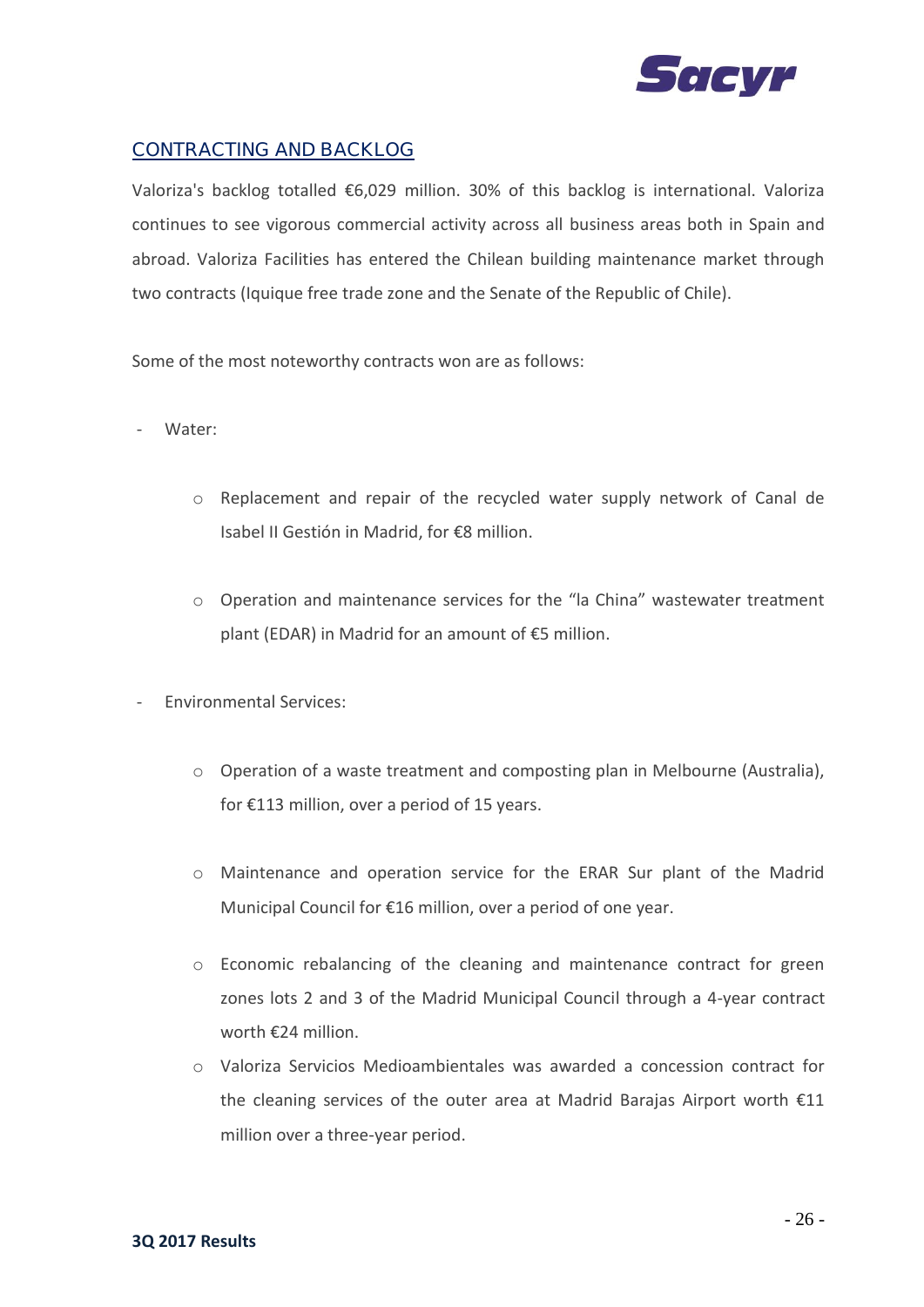

- o Nine-month extension of the contract for the collection and transport of urban solid waste and street cleaning in Toledo, for €6 million.
- o A 10-year contract to collect, transport and dispose of urban waste for the community of towns of Bajo Tietar (Ávila), worth €5 million.

#### - Multiservices:

- o Operation and maintenance services contract for the Antofagasta University Hospital (Chile) for €139 million over a period of 15 years.
- o Signing of an Operation and Maintenance contract between Operadora Ruta del Litoral (Saopse Uruguay 50%) and Sociedad Concesionaria for the amount of €41 million for a period of 25 years.
- o Award of a pluriannual maintenance services contract for the Pirámides-Tulancingo- Pachuca section, pursuant to public-private partnership law, with Sociedad Concesionaria, for €14.8 million over a period of 10 years.
- $\circ$  A five-year contract, worth  $\epsilon$ 31 million, for the development of a new facility management model in Repsol's headquarters in Madrid and regional offices across Spain.
- o Cleaning contract for the Gerencia de Atención Integrada health service in Albacete, for a total amount of €15 million, with a 4-year concession period.
- o 18-month extension for the cleaning contract for various General State Administration offices in Madrid (Nuevos Ministerios, Arturo Soria, Ventas and Sur districts), for €14 million.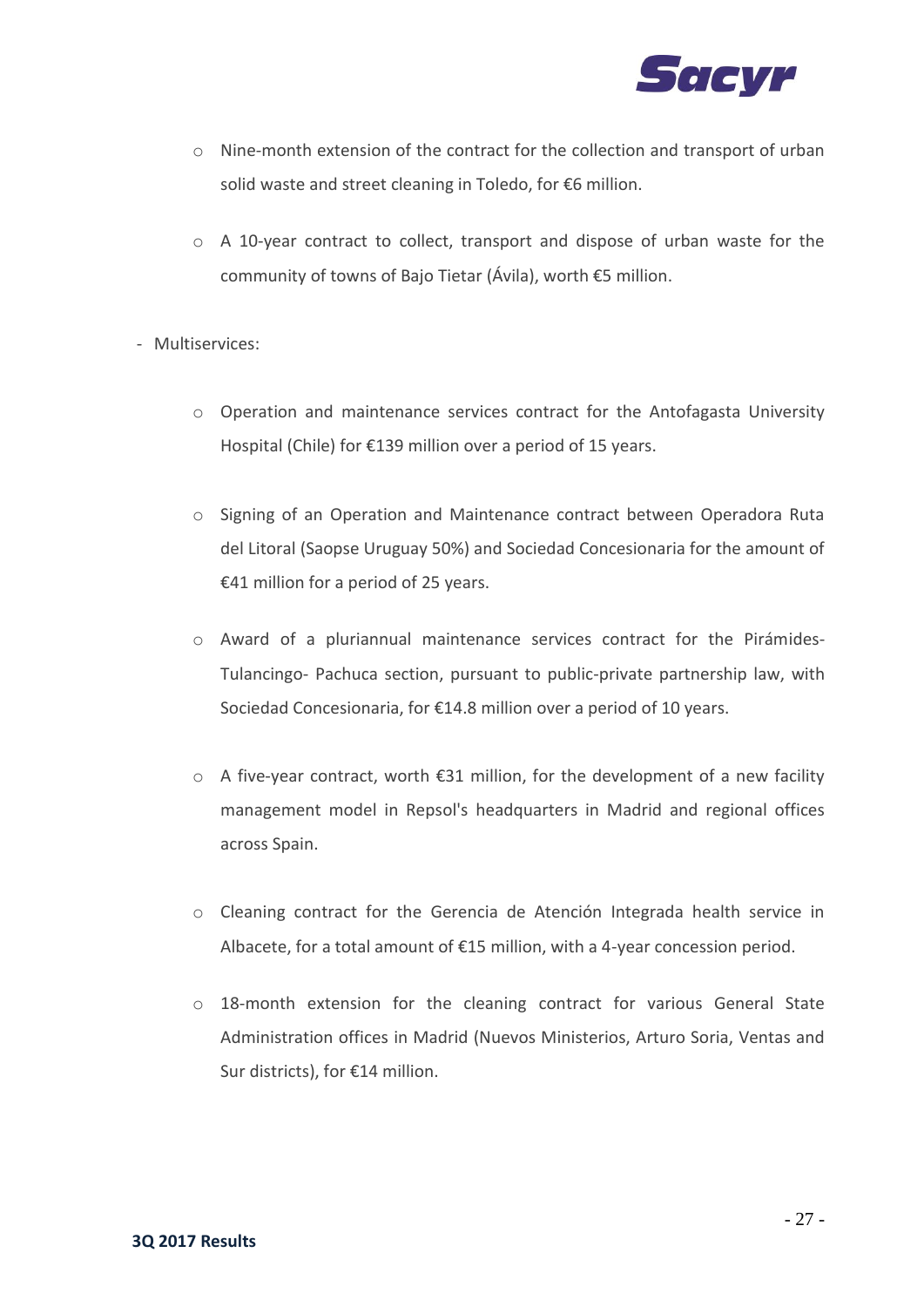

- o Cleaning services contract for the healthcare buildings, lots 1 and 3, at Hospital Royo Villanova and Primary Care Centre of the city of Zaragoza (Aragón Health Service) for €9 million and a four-year concession period.
- o Home-help services for the Burgos Municipal Council, amounting to €5 million, over a two-year period.
- o Motorway maintenance and upkeep services for the Autopistas del Atlántico AP-9 AUDASA, Autoestradas de Galicia AG-55 and Autoestradas de Galicia AG-57, for a total of €40 million and a concession term of 6 years, extendable by a further 2 years.
- o Concession to provide repair and upkeep services for the "Global Mixto" motorways in the provinces of Santiago, Maipo and Cordillera (Metropolitana region) and the provinces of Iquique and Tamaraugal (Taracopa region), in Chile, for a total amount of €13 million and a term of 4 years.
- o Cafeteria, restaurant and events service for the Deliquo restaurant, for the amount of €16 million, with a concession period of 3 years, extendible for five year periods.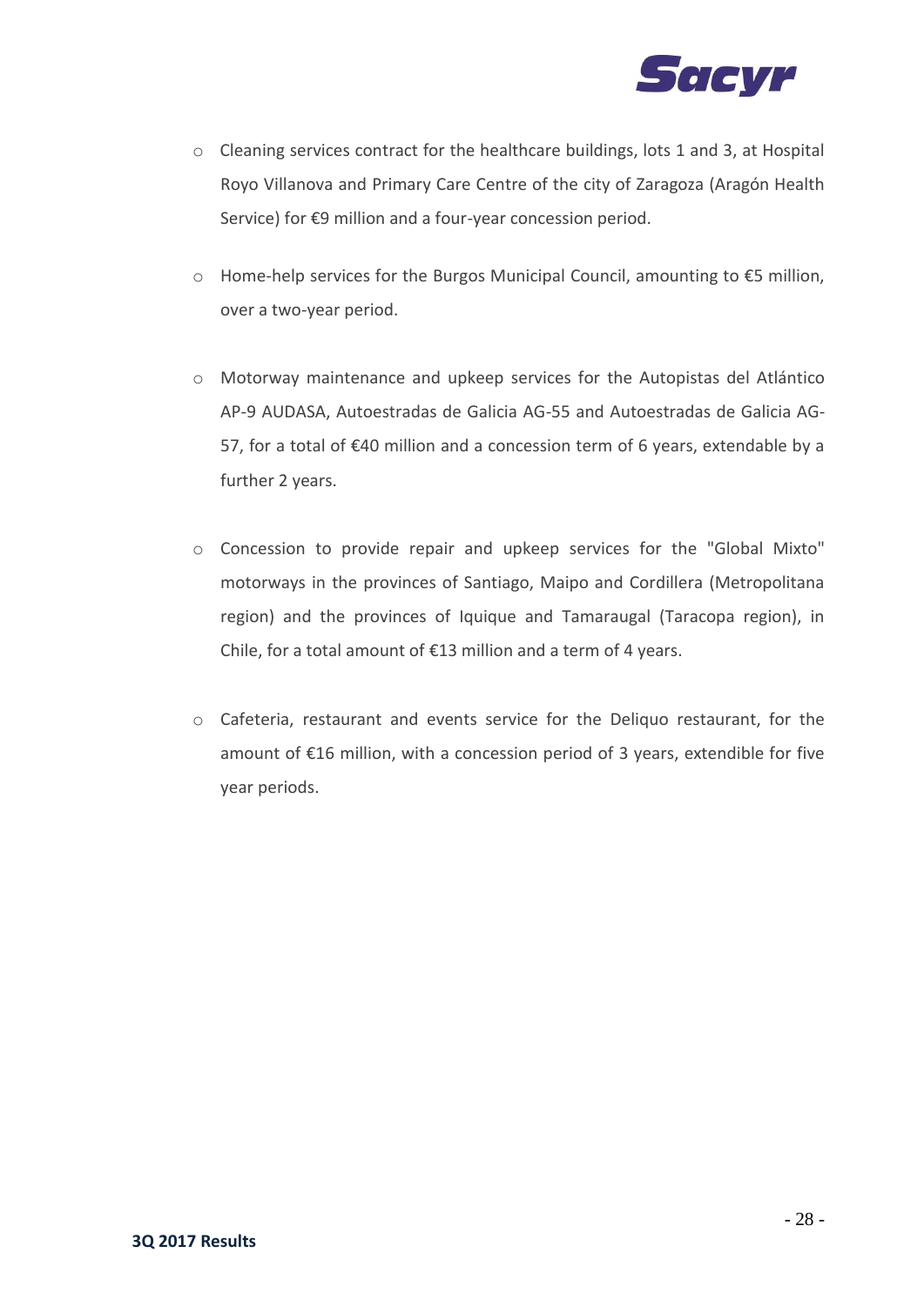

### **INDUSTRIAL**

| (Thousands of Euros)                 | 9M 2017 | 9M 2016 | % Chg. |
|--------------------------------------|---------|---------|--------|
|                                      |         |         |        |
| <b>Revenue</b>                       | 387,214 | 289,743 | 33.6%  |
| Oil and gas                          | 152,116 | 171,739 |        |
| <b>Electricity grid</b>              | 26,494  | 16,080  |        |
| <b>Enviroment and mining</b>         | 50,424  | 21,314  |        |
| Water                                | 58,152  | 0       |        |
| Generation                           | 98,529  | 79,672  |        |
| <b>Central</b>                       | 1,499   | 938     |        |
| <b>EBITDA</b>                        | 26,171  | 22,358  | 17.1%  |
| <b>EBITDA Margin</b>                 | 6.8%    | 7.7%    |        |
| <b>BACKLOG*</b>                      | 2,410   | 2,452   | $-2%$  |
| <b>National</b>                      | 1,892   | 1,987   | $-5%$  |
| <b>International</b>                 | 518     | 465     | 11%    |
| Backlog compared w ith december 2016 |         |         |        |

On 30 September 2017, Sacyr Industrial's revenue stood at €387 million, a year-on-year increase of 34% from €290 million in the same period last year.

- This year, the Water EPC contracts were included in this division (previously included in Valoriza) and have contributed €58 million in the nine-month period. Valoriza will be responsible for the concession part of the project and the Industrial division will carry out the construction.
- In the area of EPC contracts, Oil&Gas reported €152 million. The major expansion projects of the diesel unit of La Pampilla refinery (Peru) and the regasification terminal in Cartagena (Colombia) have been completed and new projects have been started, such as Nuevo Mundo (Peru) and the fuel unit of La Pampilla refinery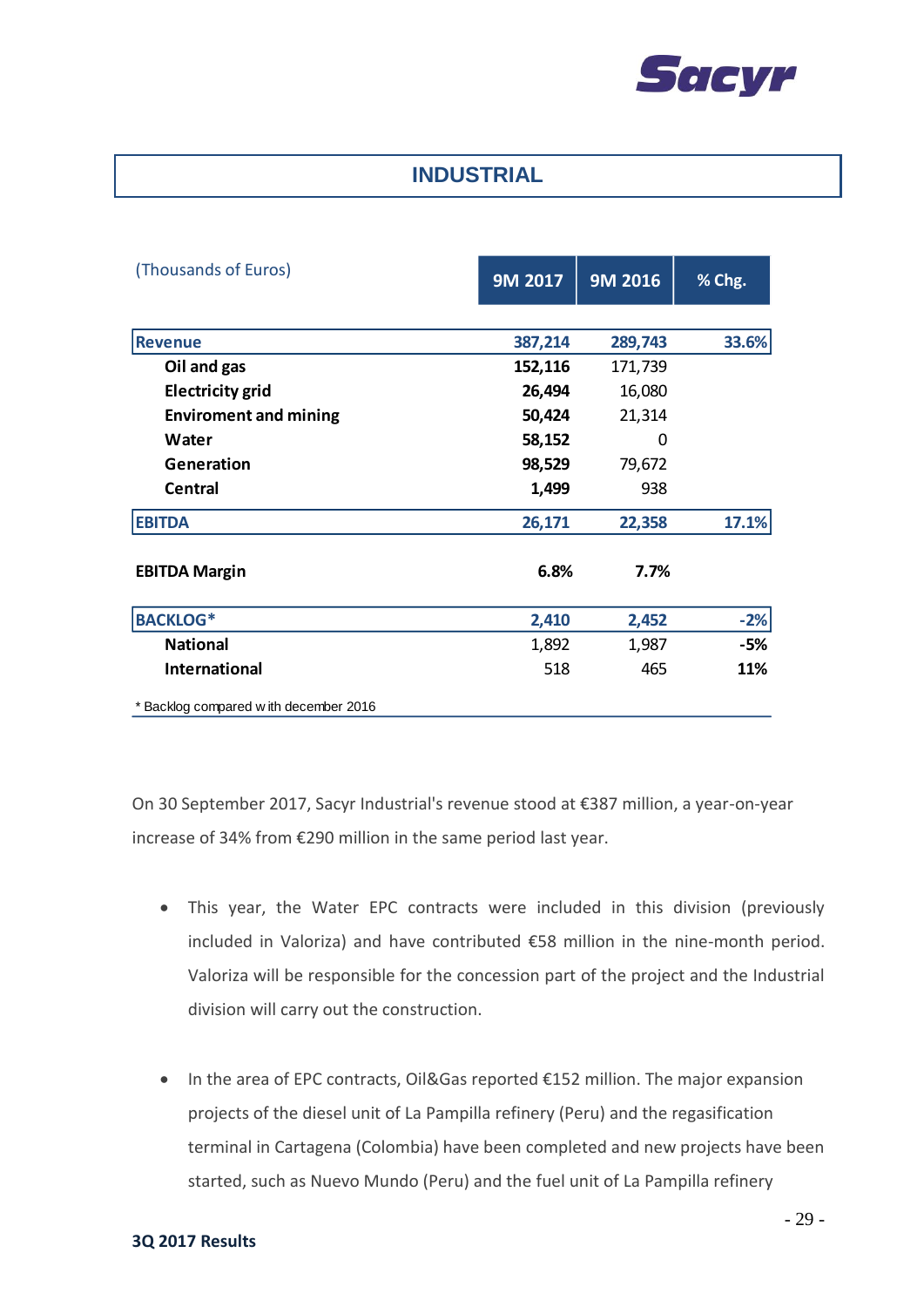

(Peru). Subsidiary Sacyr Nervión contributed revenue of €23 million, consolidating its large market share this year.

- Electrical infrastructures reported €26 million, up 65% compared the same period the previous year, thanks to the new contracts won in Chile and the maintenance contract in Panama now in its second year of operation.
- The activities of Environment and Mining contributed €50 million in revenue, versus the €21 million in the same period of last year. This substantial growth was due to the contribution of the Chimborazo project (Ecuador).
- Power plants contributed €99 million in revenue, versus the €80 million in the same period of last year. This growth can be explained by the increase in the electricity pool price caused by weather conditions. The average electricity pool price in the first nine months of 2017 was €50.30/MWh, compared to the price of €39.61/MWh seen in the same period the previous year.

This higher revenue (+34%) was coupled with a 17% increase in EBITDA, which reached  $\epsilon$ 26 million in the first nine months of this year.

### CONTRACTING AND BACKLOG

The backlog of the Industrial division stood at  $\epsilon$ 2,410 million, with the international segment up 11%. The following contracts were particularly noteworthy:

- Design and construction of an organic waste treatment plant in Melbourne (Australia), for a total amount of €30 million.
- Management consultancy contract for two of Sonatrach's liquefaction plants in Algeria (GL1Z and GL2Z) for a total amount of €22 million. These contracts belong to Sacyr Flúor.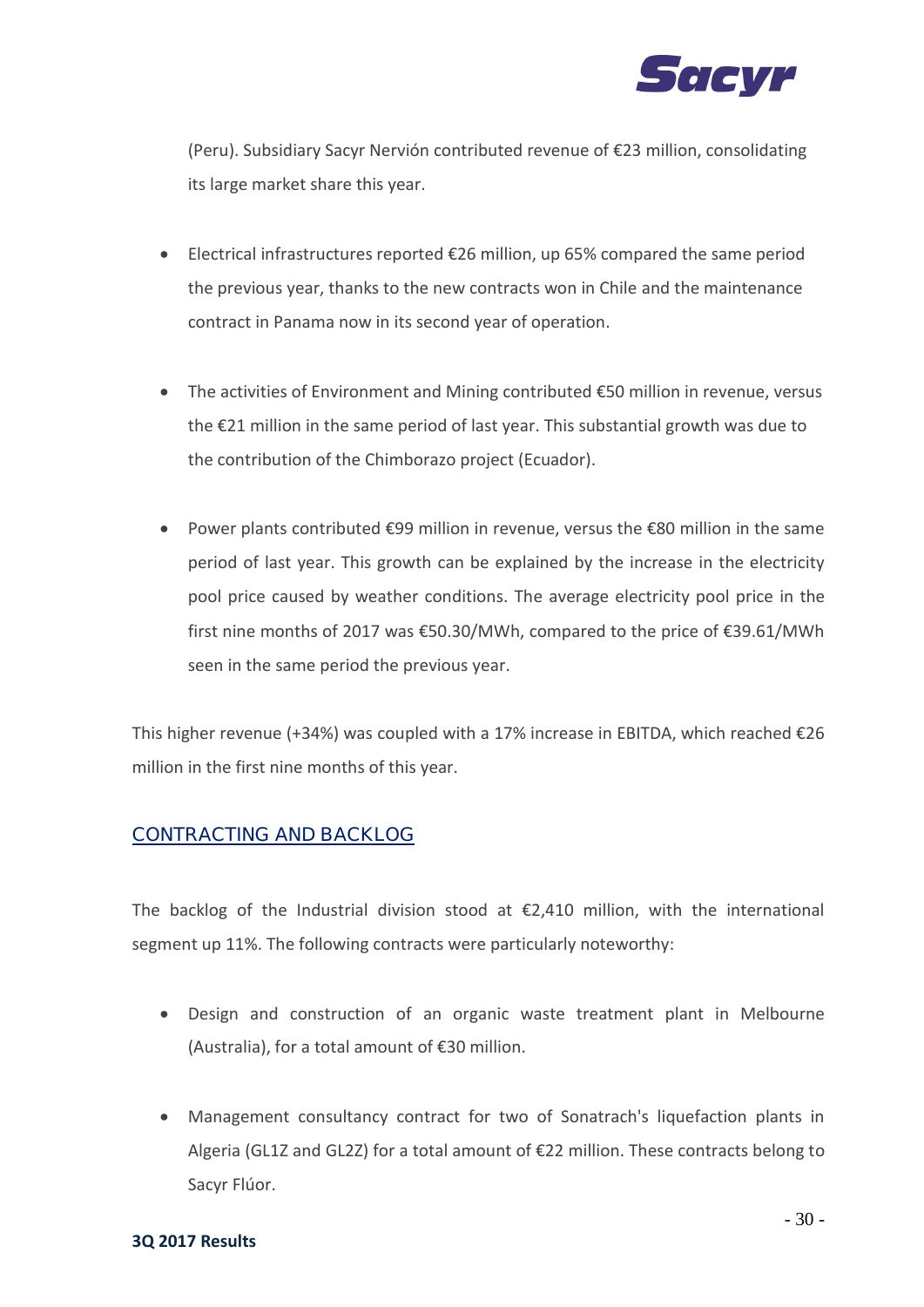

- Turnkey construction of a new cement plant in Potosí (Bolivia) worth €221 million, with the scheduled completion of the project in 36 months.
- Contracts to extend the electricity lines and substations at "Cóndores-Parinacota", "Melipulli-Puerto Montt" and "Candelaria" (all in Chile), for a total amount of €60 million and with a 36-month execution period.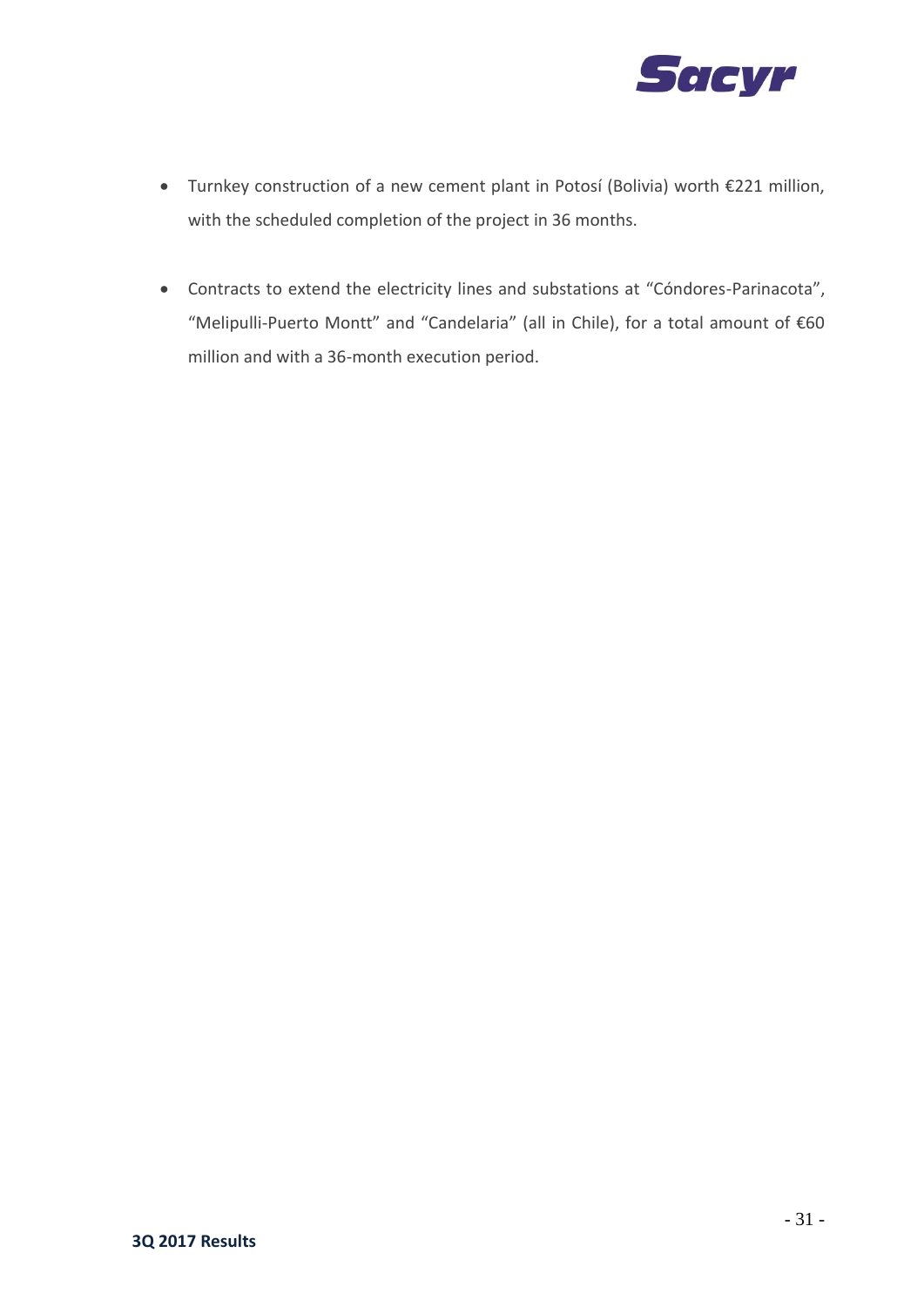

## **VI. STOCK MARKET PERFORMANCE**

| <b>SACYR</b>                                           | <b>SEPTEMBER</b> |           | % Chg     |
|--------------------------------------------------------|------------------|-----------|-----------|
|                                                        | 2017             | 2016      | 17/16     |
| Market Price at closing (euros per share)              | 2.22             | 1.88      | 18.21%    |
| High share price                                       | 2.80             | 1.95      | 43.41%    |
| Low share price                                        | 2.12             | 1.17      | 80.66%    |
| Market Capitalization at closing (Thousands of euros)* | 1,183,506        | 1,001,182 | 18.21%    |
| Average Trading Volume (Thousands of euros)            | 1,576,115        | 1,755,905 | $-10.24%$ |
| Average Daily Trading Volume (Number of shares)        | 3,403,410        | 5,582,753 | $-39.04%$ |
| Liquidity (%)                                          | 100              | 100       |           |
| Number of shares (Thousands)                           | 533,111          | 517,431   | 3.03%     |
| <b>Share Nominal Value</b>                             | 1 EURO           | 1 EURO    |           |

\*Adjusted in 2016 pursuant to capital increase in July 2017 consisting of issue of bonus shares at a proportion 1 new share for 33 previously issued shares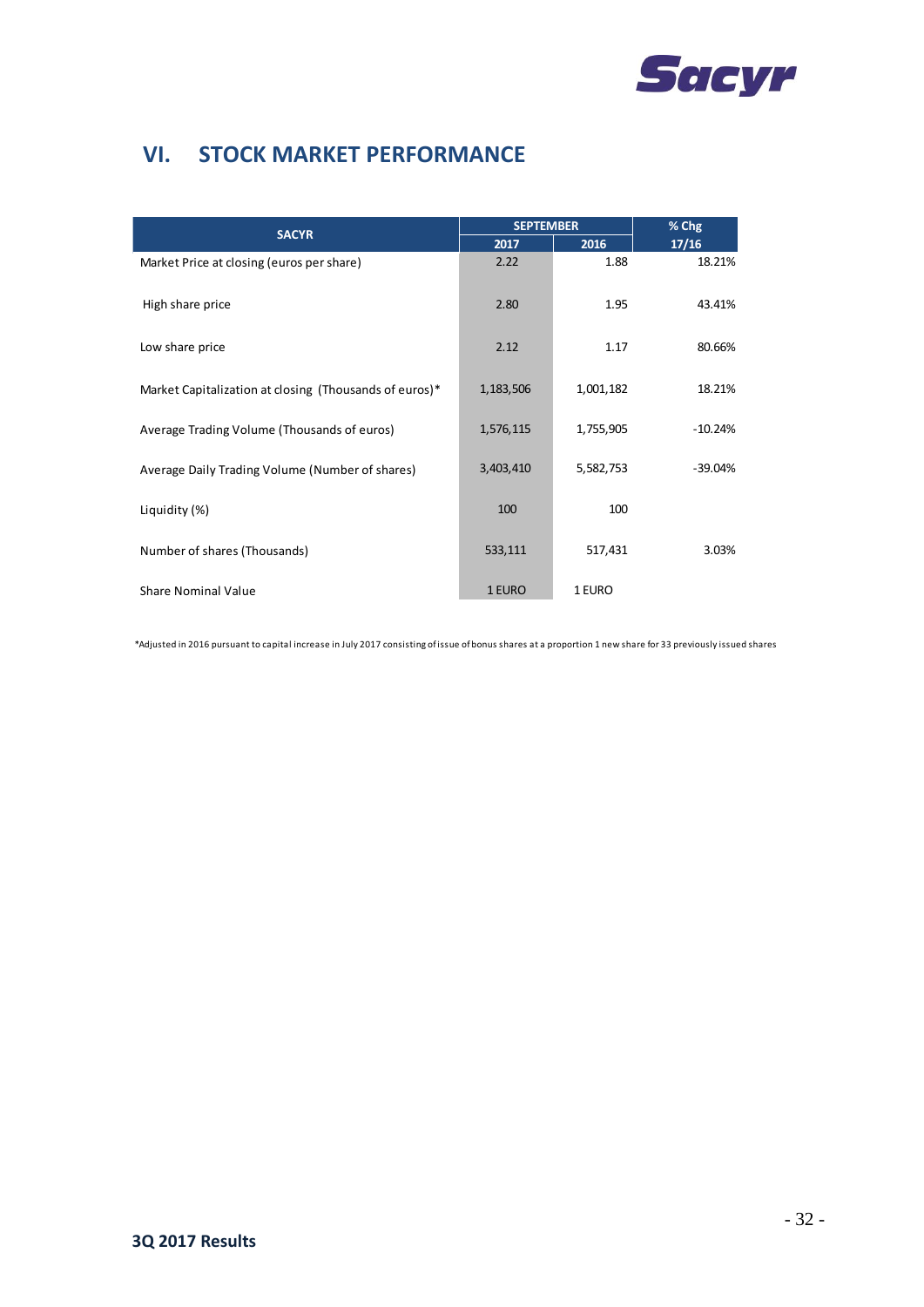

## **VII. APPENDIX: ALTERNATIVE PERFORMANCE MEASURES**

The Sacyr Group presents its earnings in accordance with International Financial

Reporting Standards (IFRS). The Group also provide with certain additional financial measurements, known as Alternative Performance Measures (APMs) used by management in decision-making and evaluation of the Group's financial performance, cash flows and financial position.

In order to comply with the Guidelines on Alternative Performance Measures (2015/1415en) published by the European Securities and Markets Authority (ESMA), the disclosures required for each APM are set out below, including its definition, reconciliation, explanation of its use, comparatives and consistency. Sacyr Group considers that this additional information will improve the comparability,

reliability and comprehensibility of its financial information.

#### **ALTERNATIVE PERFORMANCE MEASURES**:

**Earnings before interest, taxes, depreciation and amortisation (EBITDA):** this indicator shows operating profit or loss prior to depreciation and amortisation and any change in provisions, excluding extraordinary/non-recurring profits and losses.

**Operating profit/(loss) (EBIT):** Calculated as the difference between Operating income (Revenue, Own work capitalised, Other operating income, Government grants released to the income statement) and Operating expenses (Staff costs, Depreciation and amortisation expense, Changes in provisions and Other).

**Gross debt:** Comprises Non-current financial debt and Current financial debt as shown on the liabilities side of the consolidated statement of financial position, which includes bank borrowings and issues in capital markets (bonds).

**NET DEBT:** Calculated as Gross debt less Other current financial assets and Cash and cash equivalents, from the asset side of the consolidated statement of financial position.

**Project finance debt (gross or net):** is the financial debt (gross or net) from project companies. In this type of debt, the guarantee received by the lender is limited to the project cash flow and its asset value, with limited recourse to shareholders.

**Corporate debt (gross or net)**: Debt held by the Group's Parent, comprising bank borrowings and issues in capital markets.

**FINANCIAL RESULT**: The difference between Total finance income and Total finance costs.